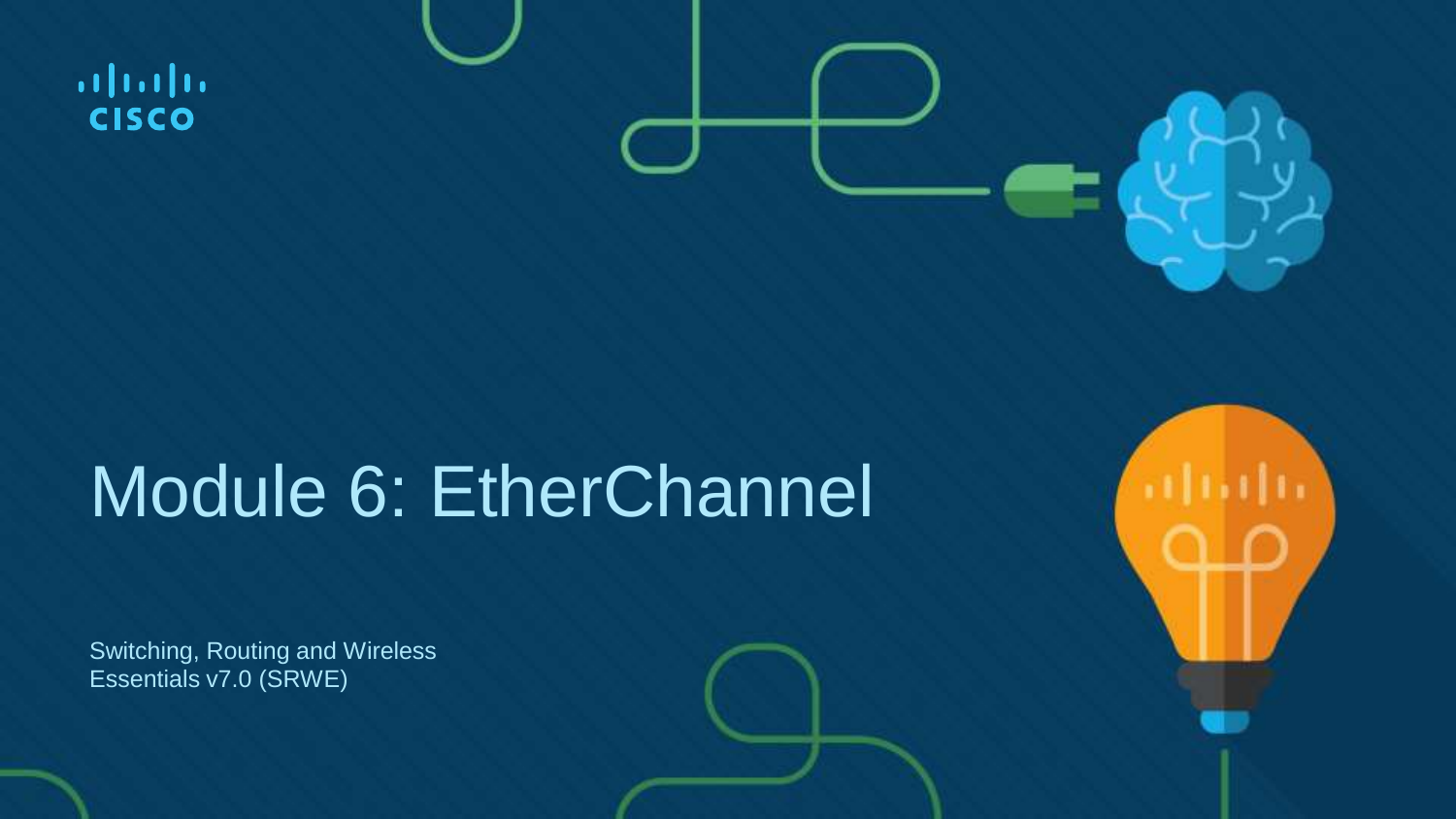#### Module Objectives

**Module Title:** EtherChannel

**Module Objective**: Troubleshoot EtherChannel on switched links.

| <b>Topic Title</b>                                    | Topic Objective                   |
|-------------------------------------------------------|-----------------------------------|
| <b>EtherChannel Operation</b>                         | Describe EtherChannel technology. |
| <b>Configure EtherChannel</b>                         | Configure EtherChannel.           |
| <b>Verify and Troubleshoot</b><br><b>EtherChannel</b> | <b>Troubleshoot EtherChannel.</b> |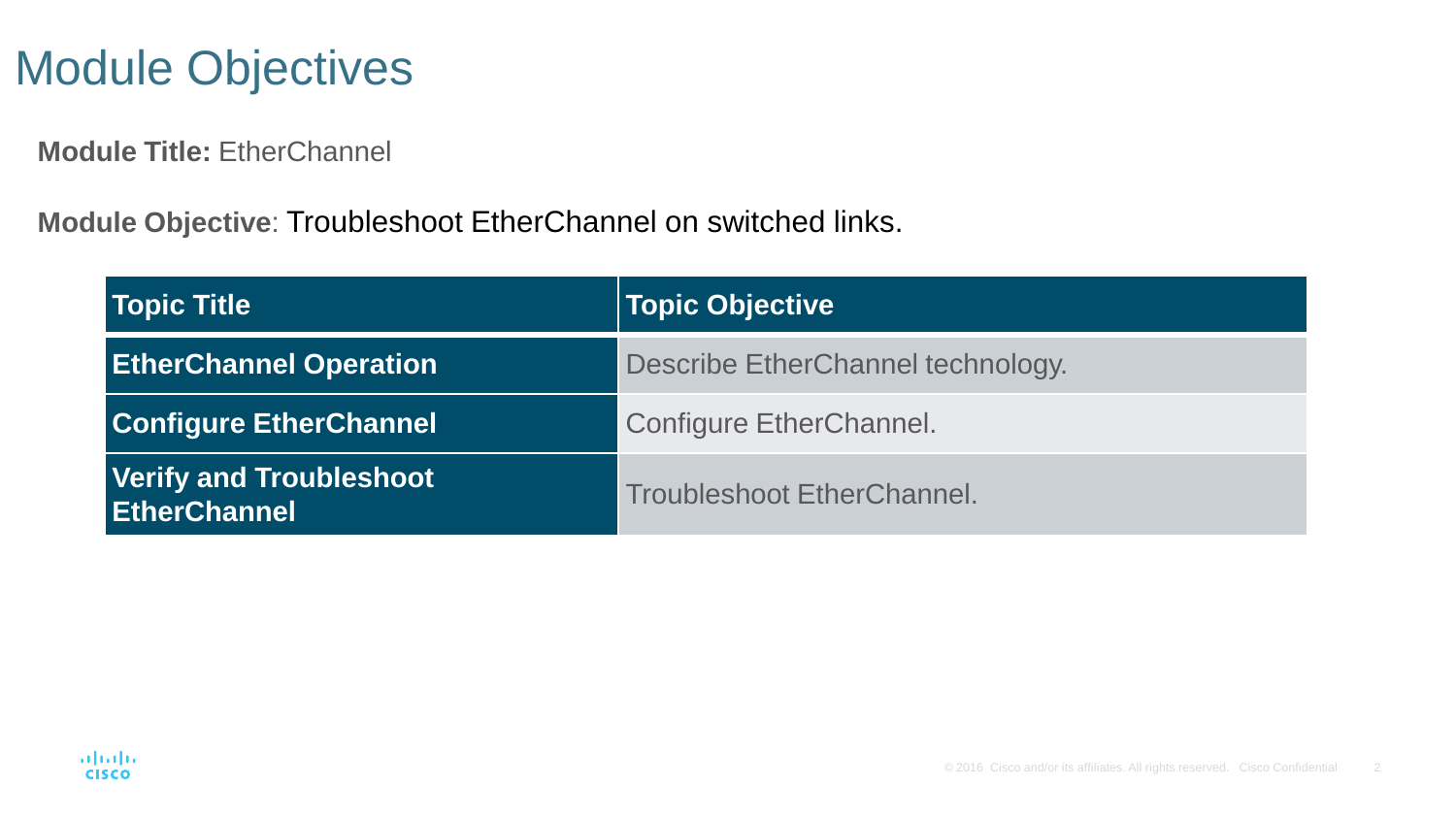## 6.1 EtherChannel Operation

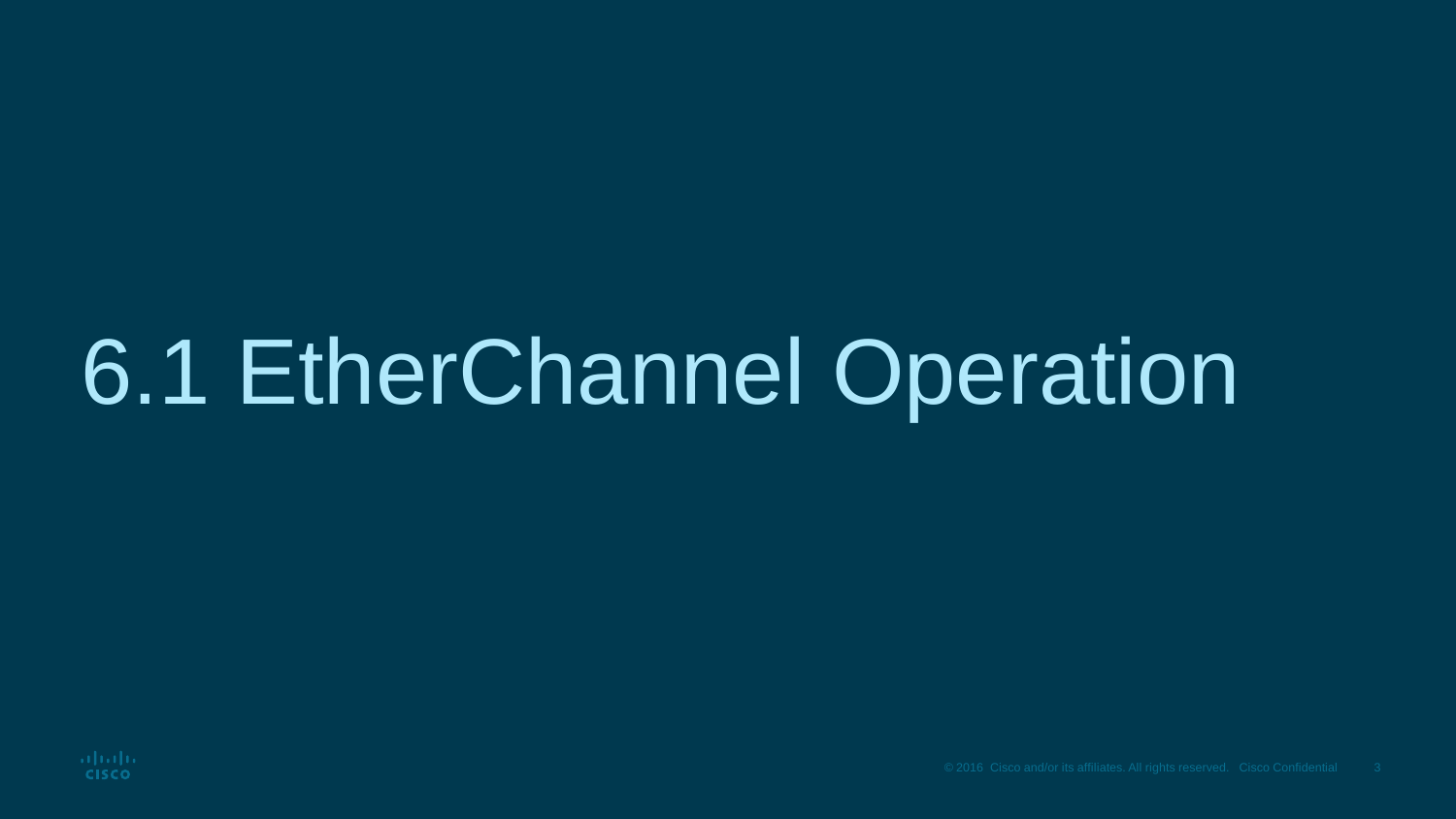#### EtherChannel Operation Link Aggregation

- There are scenarios in which more bandwidth or redundancy between devices is needed than what can be provided by a single link. Multiple links could be connected between devices to increase bandwidth. However, Spanning Tree Protocol (STP), which is enabled on Layer 2 devices like Cisco switches by default, will block redundant links to prevent switching loops.
- A link aggregation technology is needed that allows redundant links between devices that will not be blocked by STP. That technology is known as EtherChannel.
- EtherChannel is a link aggregation technology that groups multiple physical Ethernet links together into one single logical link. It is used to provide fault-tolerance, load sharing, increased bandwidth, and redundancy between switches, routers, and servers.
- EtherChannel technology makes it possible to combine the number of physical links between the switches to increase the overall speed of switch-to-switch communication.

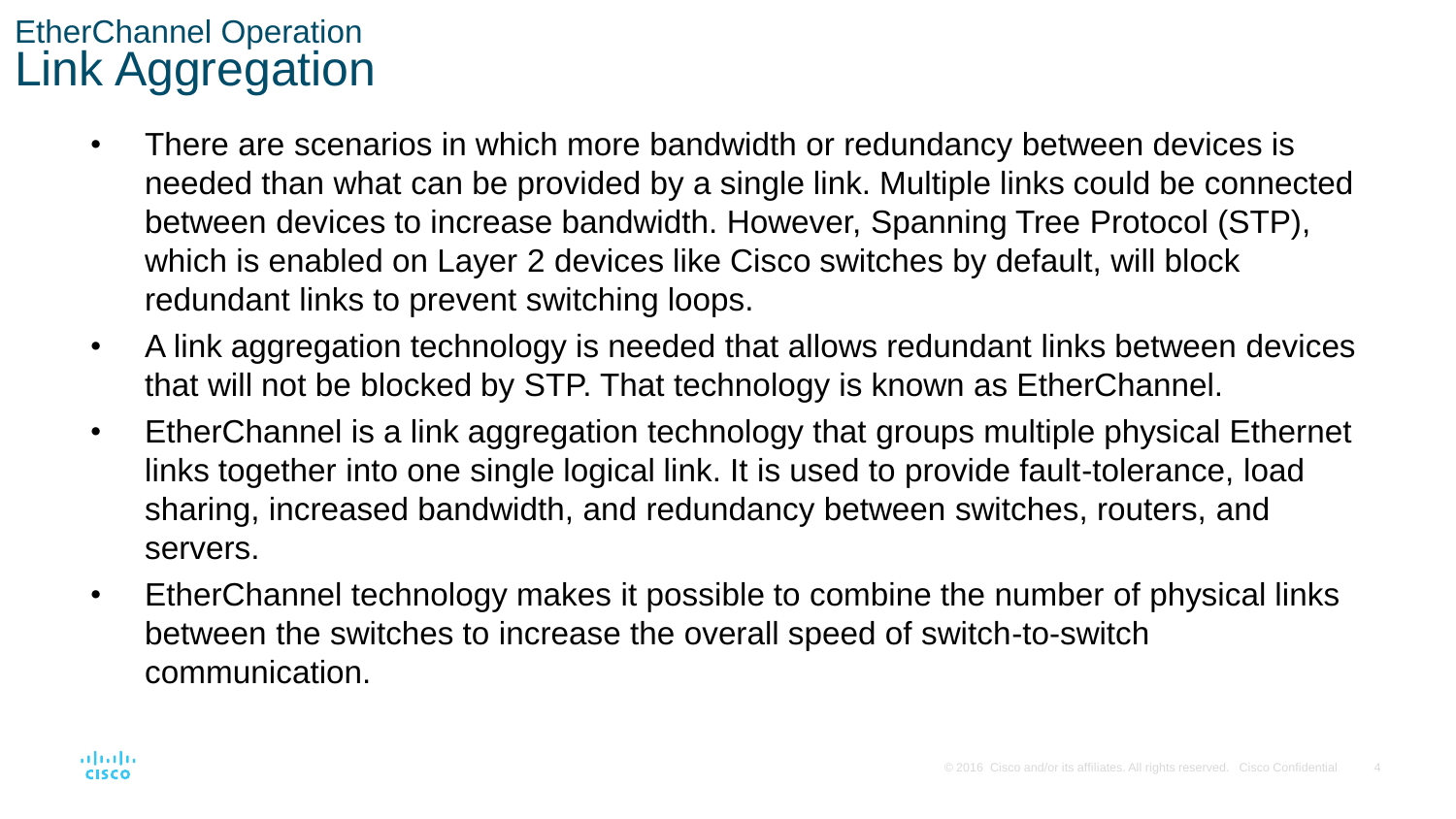#### EtherChannel Operation **EtherChannel**

EtherChannel technology was originally developed by Cisco as a LAN switch-to-switch technique of grouping several Fast Ethernet or Gigabit Ethernet ports into one logical channel.

When an EtherChannel is configured, the resulting virtual interface is called a port channel. The physical interfaces are bundled together into a port channel interface, as shown in the figure.

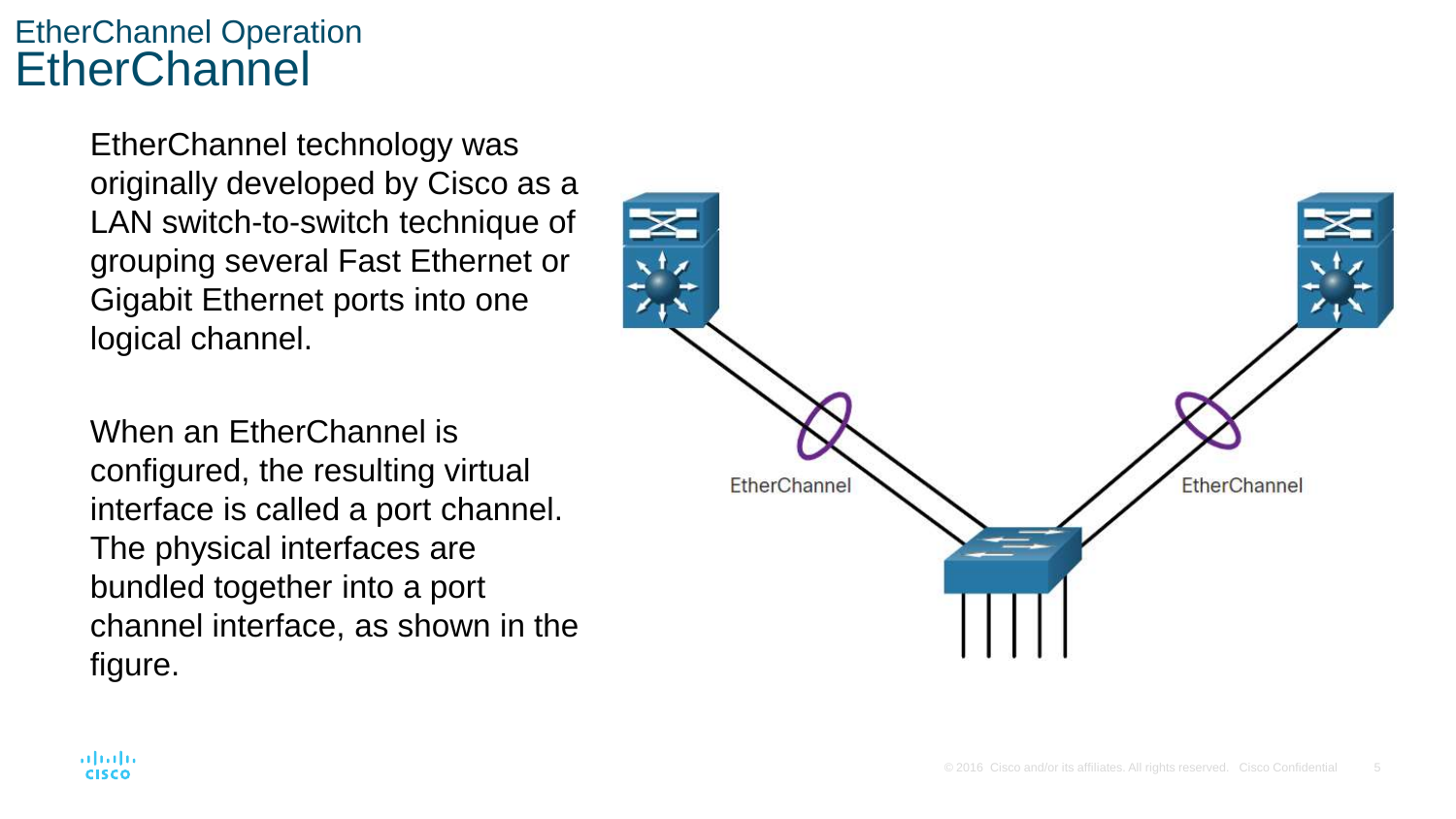#### EtherChannel Operation Advantages of EtherChannel

EtherChannel technology has many advantages, including the following:

- Most configuration tasks can be done on the EtherChannel interface instead of on each individual port, ensuring configuration consistency throughout the links.
- EtherChannel relies on existing switch ports. There is no need to upgrade the link to a faster and more expensive connection to have more bandwidth.
- Load balancing takes place between links that are part of the same EtherChannel.
- EtherChannel creates an aggregation that is seen as one logical link. When several EtherChannel bundles exist between two switches, STP may block one of the bundles to prevent switching loops. When STP blocks one of the redundant links, it blocks the entire EtherChannel. This blocks all the ports belonging to that EtherChannel link. Where there is only one EtherChannel link, all physical links in the EtherChannel are active because STP sees only one (logical) link.
- EtherChannel provides redundancy because the overall link is seen as one logical connection. Additionally, the loss of one physical link within the channel does not create a change in the topology.

albaha **CISCO**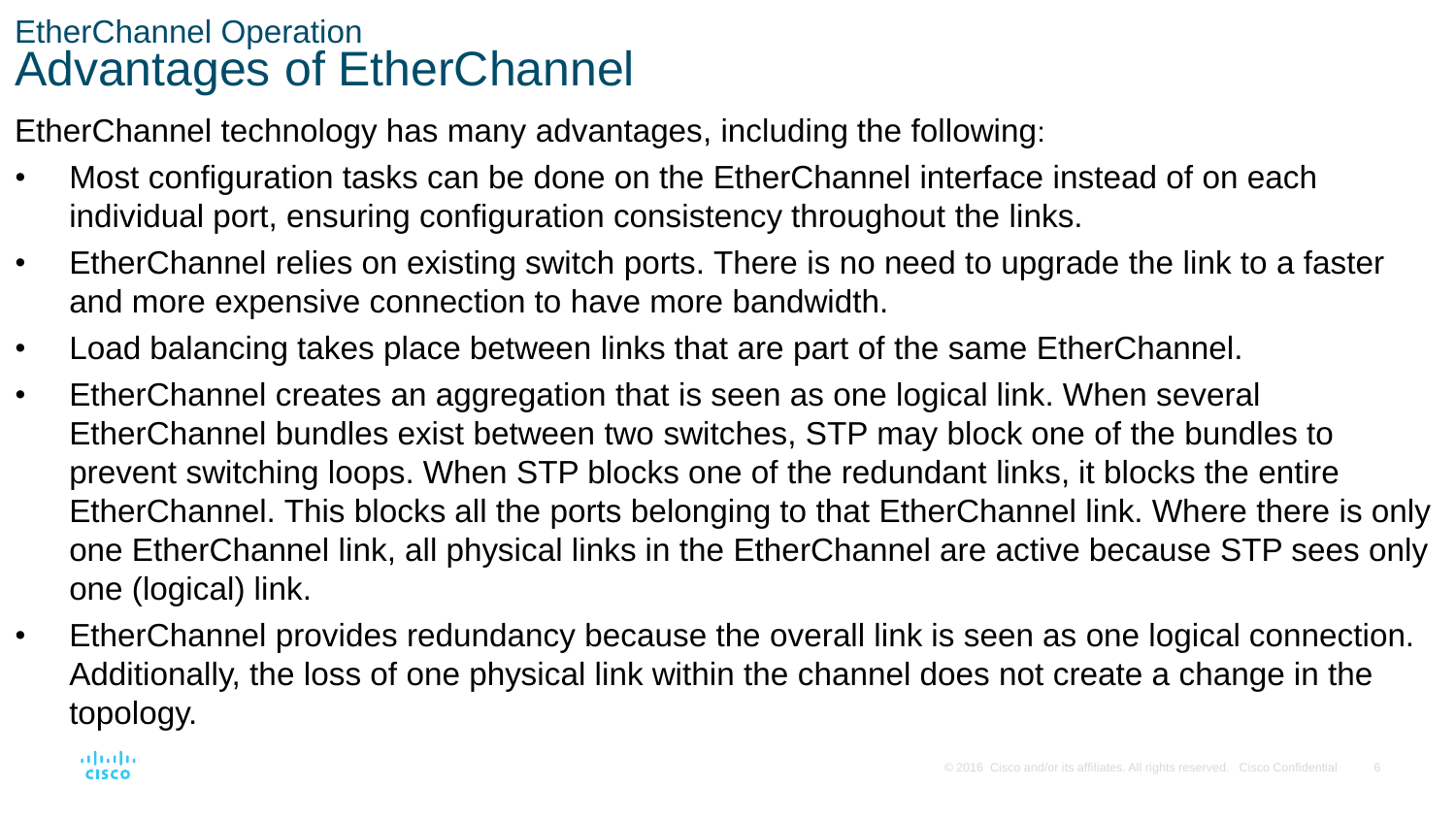#### EtherChannel Operation Implementation Restrictions

EtherChannel has certain implementation restrictions, including the following:

- Interface types cannot be mixed. For example, Fast Ethernet and Gigabit Ethernet cannot be mixed within a single EtherChannel.
- Currently each EtherChannel can consist of up to eight compatibly-configured Ethernet ports. EtherChannel provides full-duplex bandwidth up to 800 Mbps (Fast EtherChannel) or 8 Gbps (Gigabit EtherChannel) between one switch and another switch or host.
- The Cisco Catalyst 2960 Layer 2 switch currently supports up to six EtherChannels.
- The individual EtherChannel group member port configuration must be consistent on both devices. If the physical ports of one side are configured as trunks, the physical ports of the other side must also be configured as trunks within the same native VLAN. Additionally, all ports in each EtherChannel link must be configured as Layer 2 ports.
- Each EtherChannel has a logical port channel interface. A configuration applied to the port channel interface affects all physical interfaces that are assigned to that interface.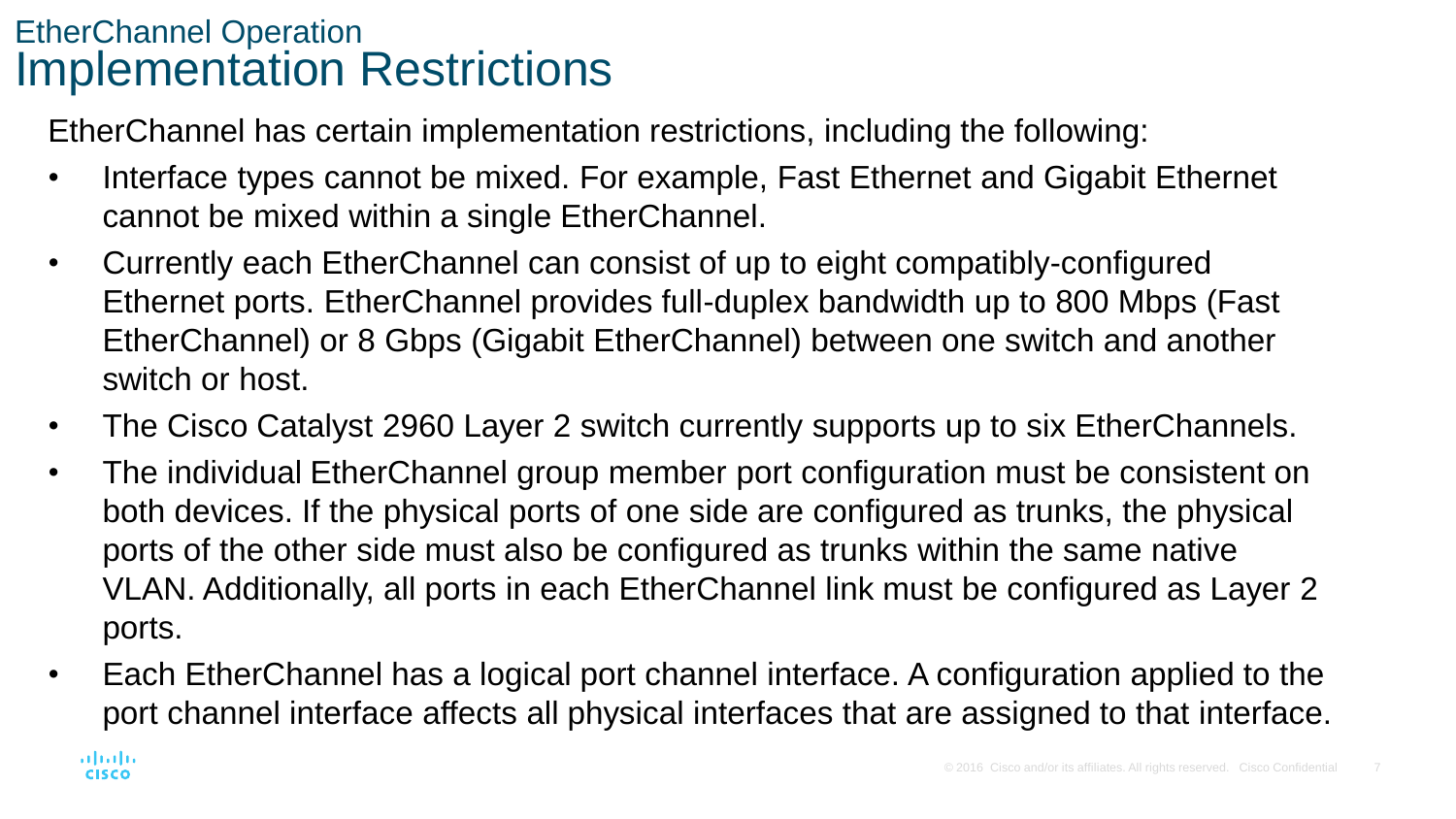#### EtherChannel Operation AutoNegotiation Protocols

EtherChannels can be formed through negotiation using one of two protocols, Port Aggregation Protocol (PAgP) or Link Aggregation Control Protocol (LACP). These protocols allow ports with similar characteristics to form a channel through dynamic negotiation with adjoining switches.

**Note**: It is also possible to configure a static or unconditional EtherChannel without PAgP or LACP.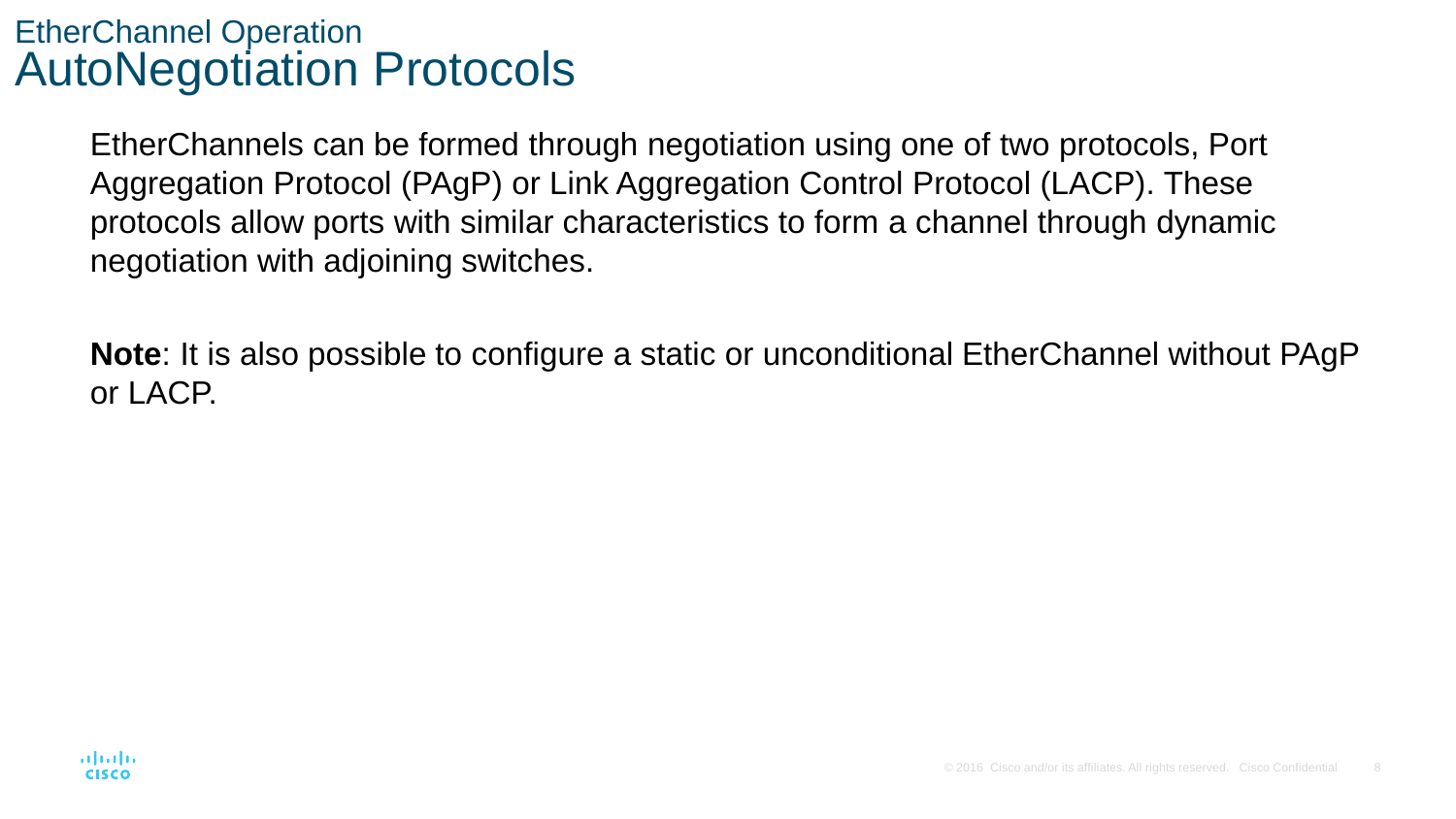#### EtherChannel Operation PAgP Operation

PAgP (pronounced "Pag - P") is a Cisco-proprietary protocol that aids in the automatic creation of EtherChannel links. When an EtherChannel link is configured using PAgP, PAgP packets are sent between EtherChannel-capable ports to negotiate the forming of a channel. When PAgP identifies matched Ethernet links, it groups the links into an EtherChannel. The EtherChannel is then added to the spanning tree as a single port.

When enabled, PAgP also manages the EtherChannel. PAgP packets are sent every 30 seconds. PAgP checks for configuration consistency and manages link additions and failures between two switches. It ensures that when an EtherChannel is created, all ports have the same type of configuration.

**Note**: In EtherChannel, it is mandatory that all ports have the same speed, duplex setting, and VLAN information. Any port modification after the creation of the channel also changes all other channel ports.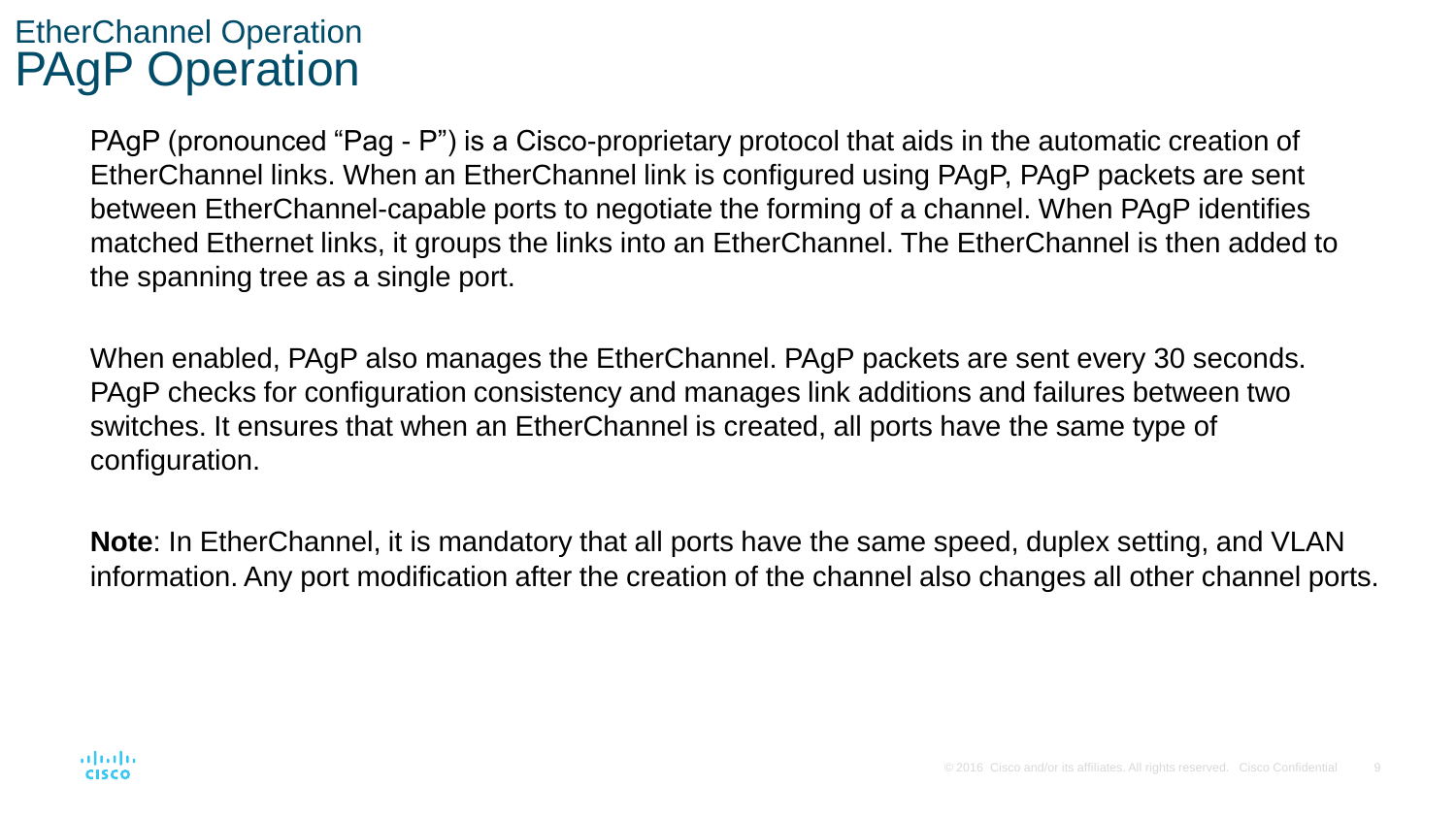#### EtherChannel Operation PAgP Operation (Cont.)

PAgP helps create the EtherChannel link by detecting the configuration of each side and ensuring that links are compatible so that the EtherChannel link can be enabled when needed. The modes for PAgP as follows:

- **On** This mode forces the interface to channel without PAgP. Interfaces configured in the on mode do not exchange PAgP packets.
- **PAgP desirable** This PAgP mode places an interface in an active negotiating state in which the interface initiates negotiations with other interfaces by sending PAgP packets.
- **PAgP auto** This PAgP mode places an interface in a passive negotiating state in which the interface responds to the PAgP packets that it receives but does not initiate PAgP negotiation.

The modes must be compatible on each side. If one side is configured to be in auto mode, it is placed in a passive state, waiting for the other side to initiate the EtherChannel negotiation. If the other side is also set to auto, the negotiation never starts and the EtherChannel does not form. If all modes are disabled by using the **no** command, or if no mode is configured, then the EtherChannel is disabled. The on mode manually places the interface in an EtherChannel, without any negotiation. It works only if the other side is also set to on. If the other side is set to negotiate parameters through PAgP, no EtherChannel forms, because the side that is set to on mode does not negotiate. No negotiation between the two switches means there is no checking to make sure that all the links in the EtherChannel are terminating on the other side, or that there is PAgP compatibility on the other switch.

aludu. **CISCO**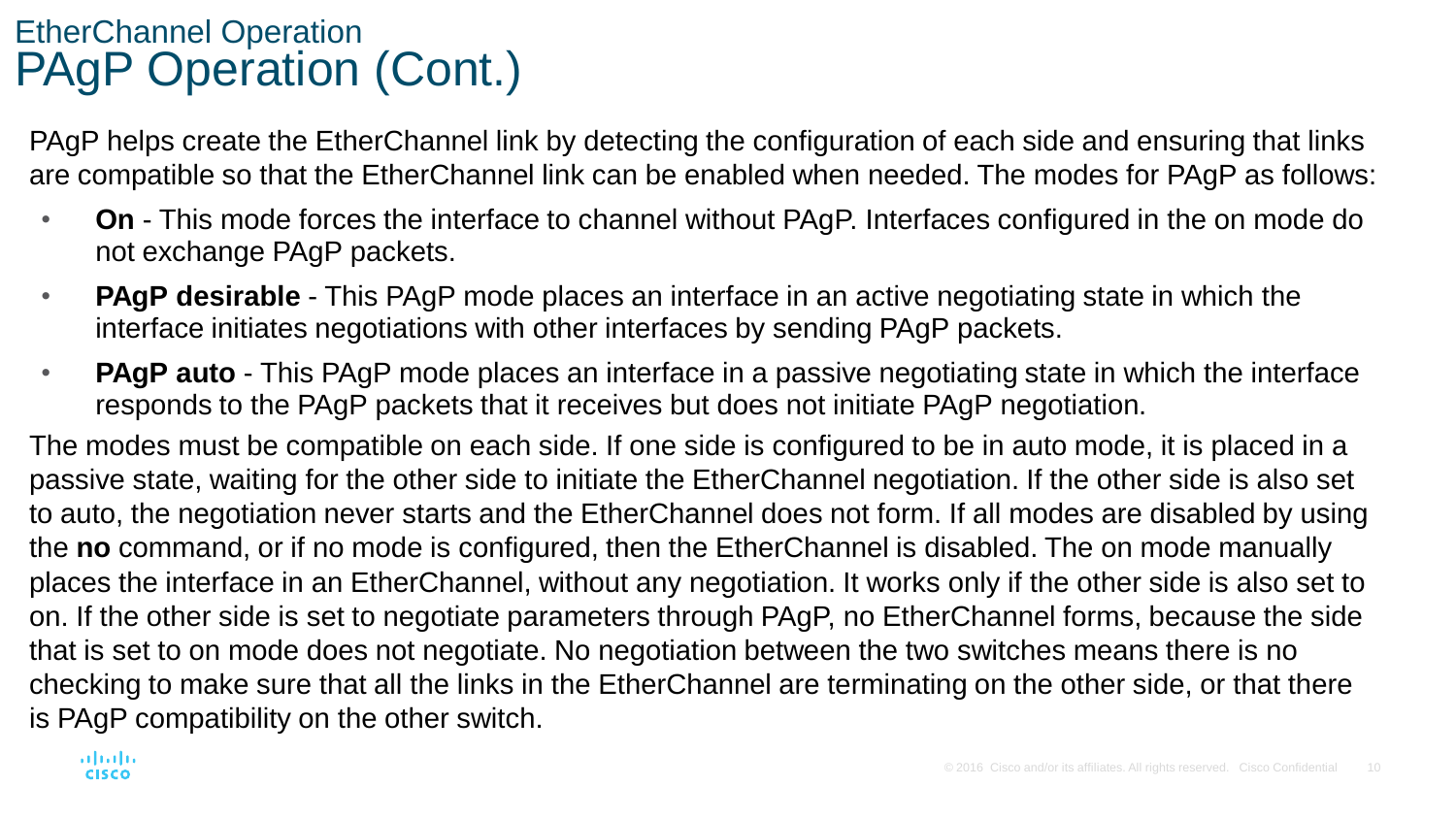#### EtherChannel Operation PAgP Mode Settings Example



The table shows the various combination of PAgP modes on S1 and S2 and the resulting channel establishment outcome.

| S <sub>1</sub>   | <b>S2</b>        | <b>Channel Establishment</b> |
|------------------|------------------|------------------------------|
| On               | On               | Yes                          |
| On               | Desirable/Auto   | <b>No</b>                    |
| <b>Desirable</b> | <b>Desirable</b> | Yes                          |
| <b>Desirable</b> | Auto             | Yes                          |
| Auto             | <b>Desirable</b> | <b>Yes</b>                   |
| Auto             | Auto             | <b>No</b>                    |
| المتعاقبات       |                  |                              |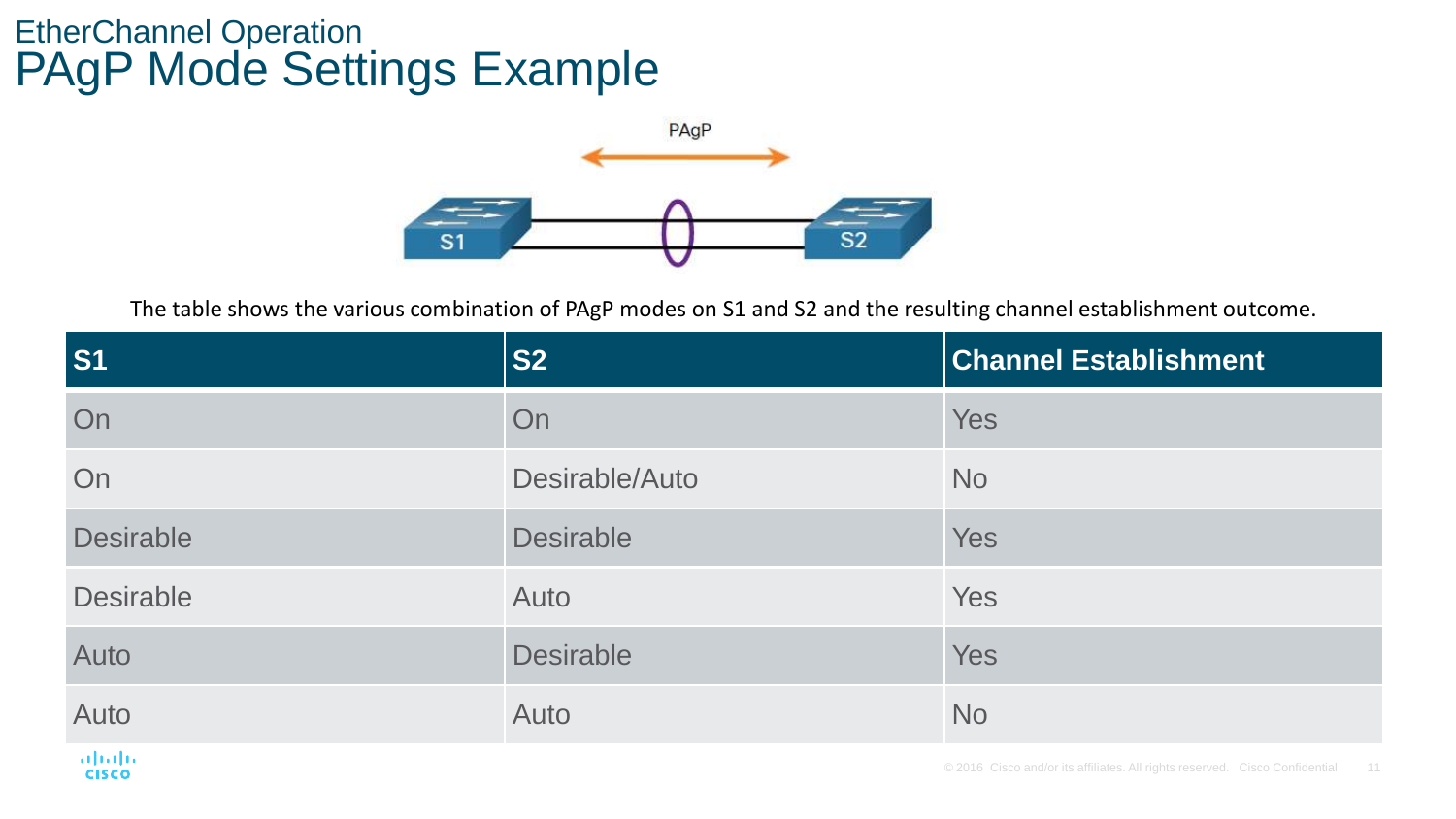#### EtherChannel Operation LACP Operation

LACP is part of an IEEE specification (802.3ad) that allows several physical ports to be bundled to form a single logical channel. LACP allows a switch to negotiate an automatic bundle by sending LACP packets to the other switch. It performs a function similar to PAgP with Cisco EtherChannel. Because LACP is an IEEE standard, it can be used to facilitate EtherChannels in multivendor environments. On Cisco devices, both protocols are supported.

LACP provides the same negotiation benefits as PAgP. LACP helps create the EtherChannel link by detecting the configuration of each side and making sure that they are compatible so that the EtherChannel link can be enabled when needed. The modes for LACP are as follows:

- **On** This mode forces the interface to channel without LACP. Interfaces configured in the on mode do not exchange LACP packets.
- **LACP active** This LACP mode places a port in an active negotiating state. In this state, the port initiates negotiations with other ports by sending LACP packets.
- **LACP passive** This LACP mode places a port in a passive negotiating state. In this state, the port responds to the LACP packets that it receives but does not initiate LACP packet negotiation.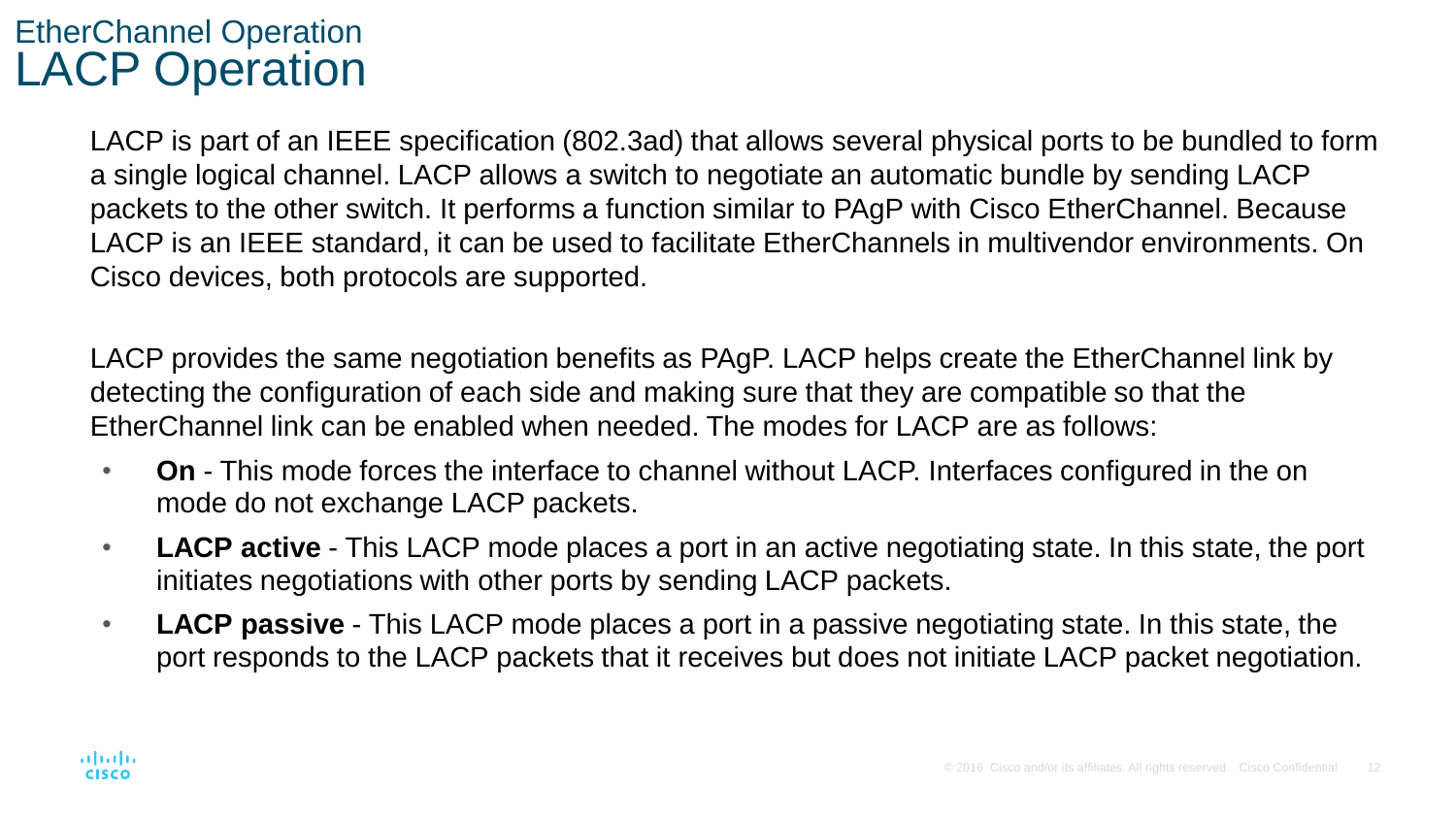#### EtherChannel Operation LACP Mode Settings Example



The table shows the various combination of LACP modes on S1 and S2 and the resulting channel establishment outcome.

| <b>S1</b>     | <b>S2</b>             | <b>Channel Establishment</b> |
|---------------|-----------------------|------------------------------|
| On            | On                    | Yes                          |
| On            | <b>Active/Passive</b> | <b>No</b>                    |
| Active        | Active                | Yes                          |
| <b>Active</b> | Passive               | Yes                          |
| Passive       | Active                | <b>Yes</b>                   |
| Passive       | Passive               | <b>No</b>                    |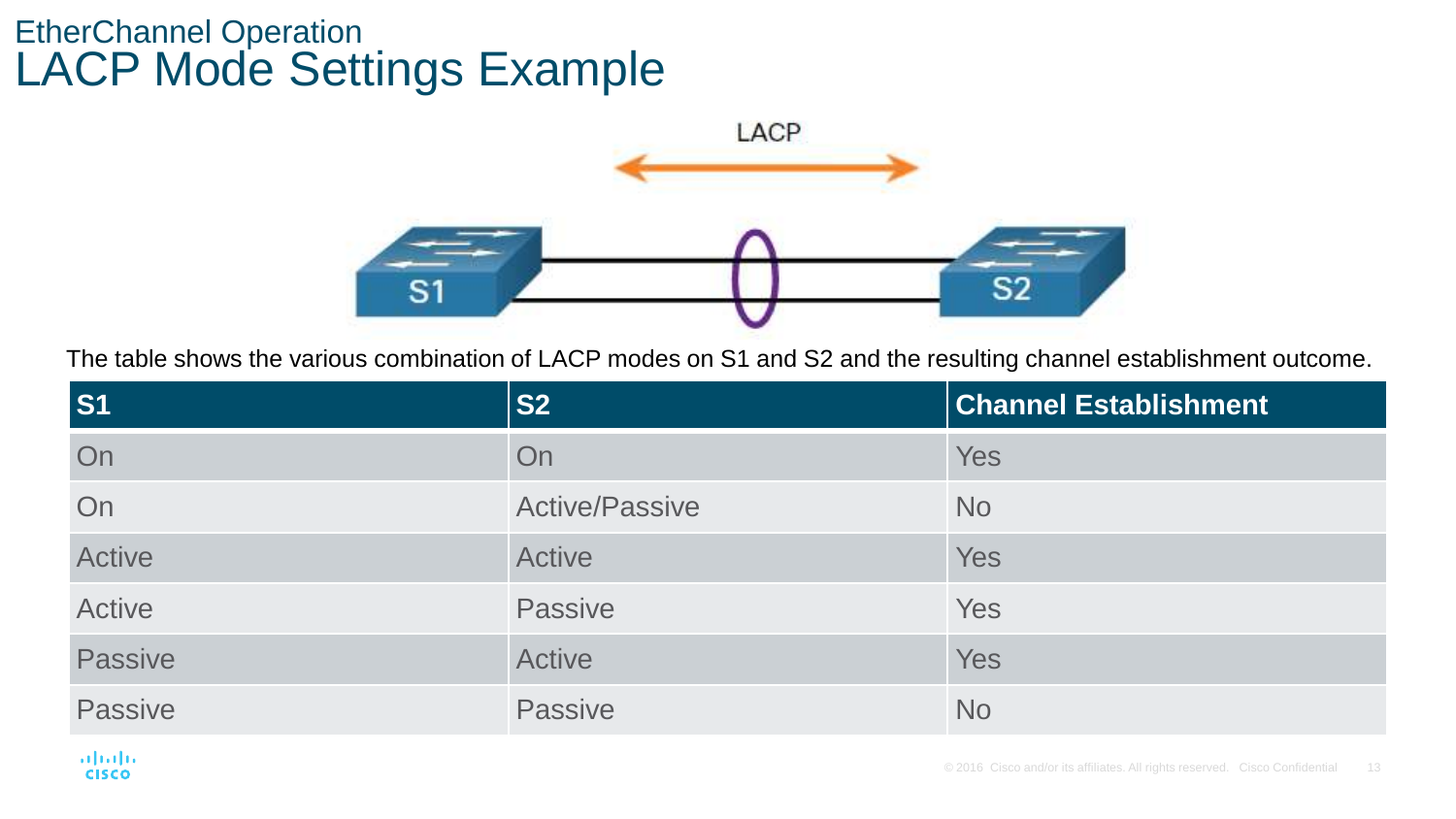## 6.2 Configure EtherChannel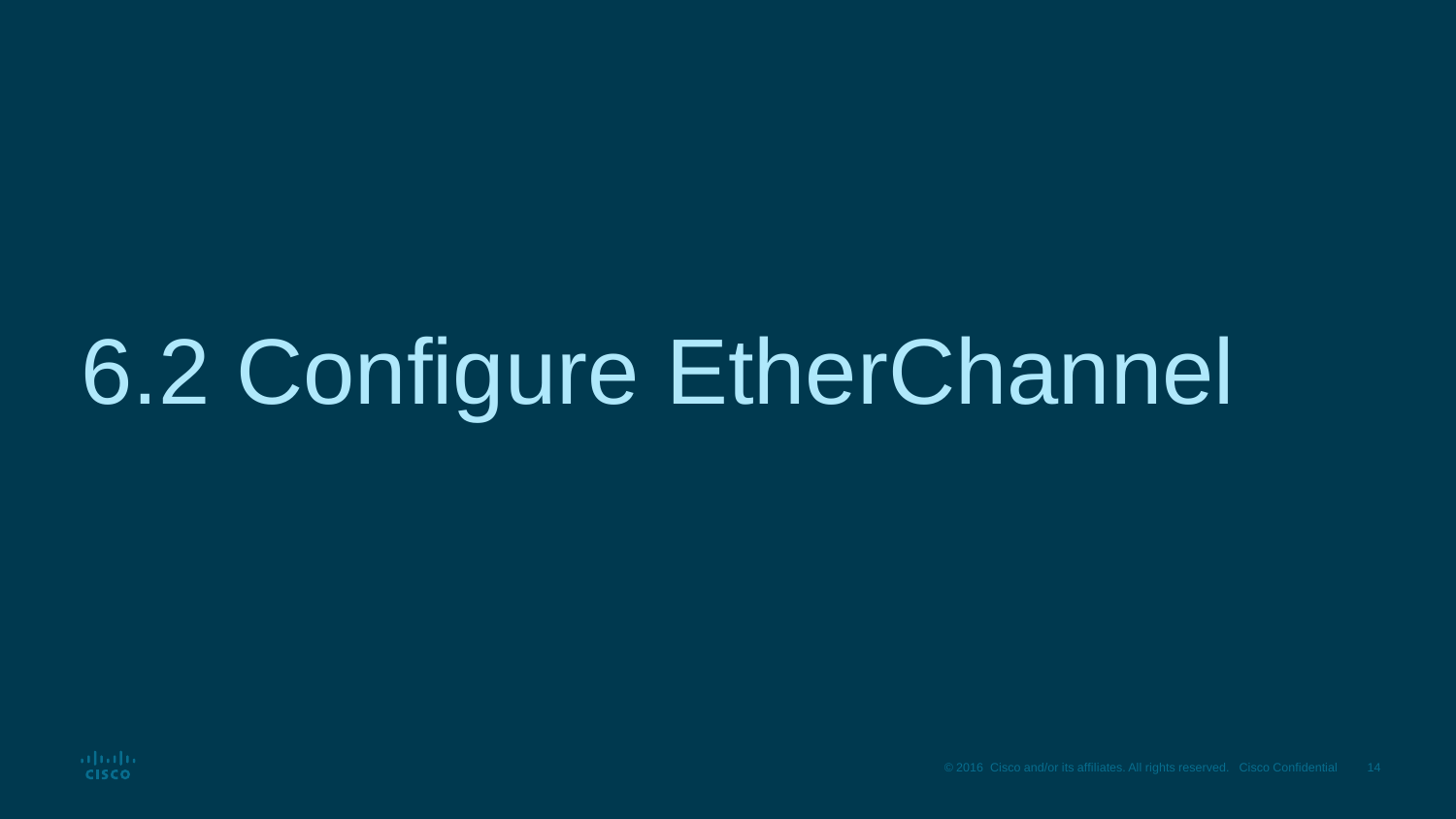#### Configure EtherChannel Configuration Guidelines

The following guidelines and restrictions are useful for configuring EtherChannel:

- **EtherChannel support** All Ethernet interfaces must support EtherChannel with no requirement that interfaces be physically contiguous.
- **Speed and duplex** Configure all interfaces in an EtherChannel to operate at the same speed and in the same duplex mode.
- **VLAN match** All interfaces in the EtherChannel bundle must be assigned to the same VLAN or be configured as a trunk (shown in the figure).
- **Range of VLANs** An EtherChannel supports the same allowed range of VLANs on all the interfaces in a trunking EtherChannel. If the allowed range of VLANs is not the same, the interfaces do not form an EtherChannel, even when they are set to **auto** or **desirable** mode.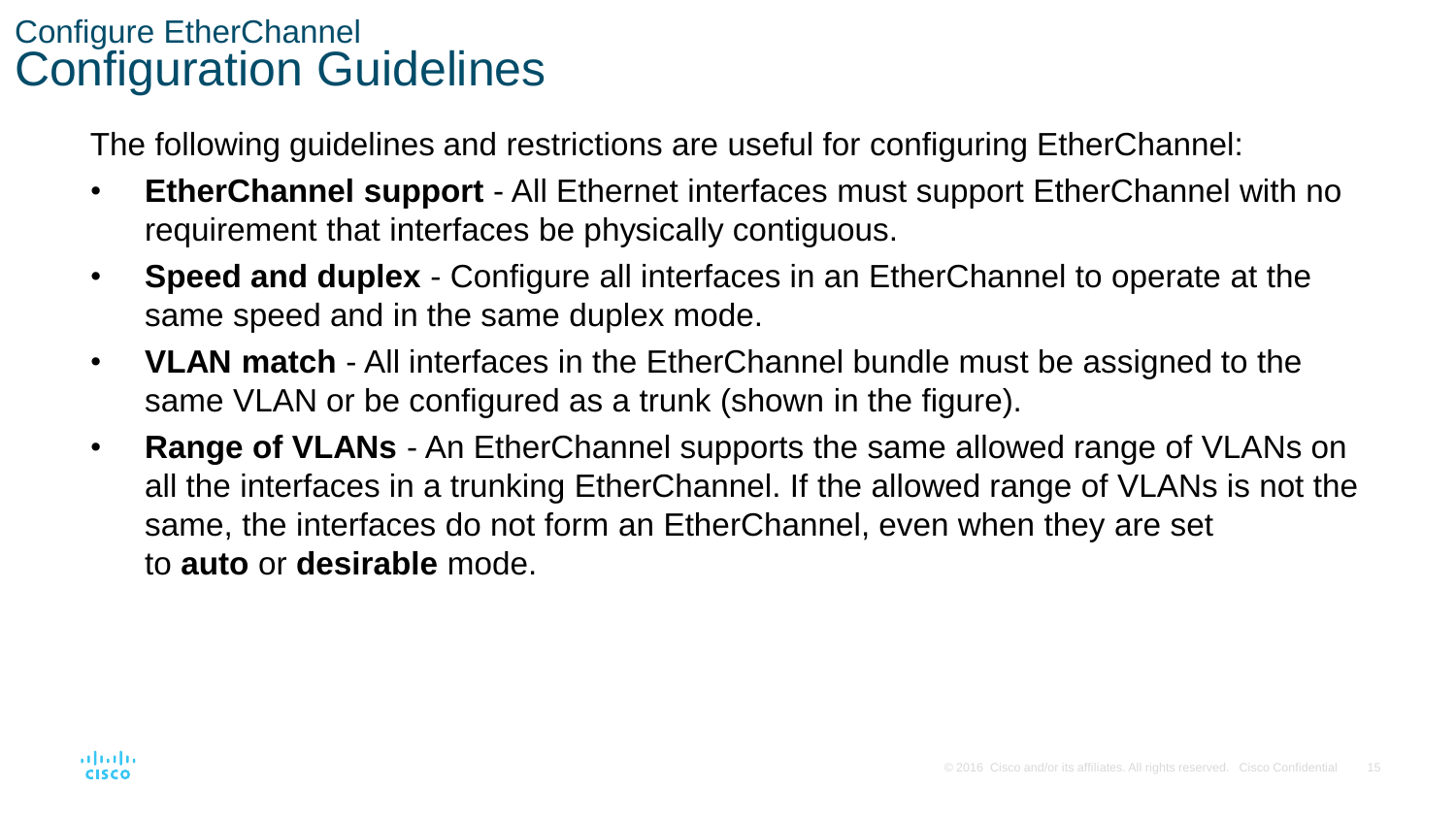#### Configure EtherChannel Configuration Guidelines (Cont.)

- The figure shows a configuration that would allow an EtherChannel to form between S1 and S2.
- If these settings must be changed, configure them in port channel interface configuration mode. Any configuration that is applied to the port channel interface also affects individual interfaces. However, configurations that are applied to the individual interfaces do not affect the port channel interface. Therefore, making configuration changes to an interface that is part of an EtherChannel link may cause interface compatibility issues.
- The port channel can be configured in access mode, trunk mode (most common), or on a routed port.**EtherChannel Formed**



**S1 Port Configurations** 

| Speed         | 1 Gbps |
|---------------|--------|
| <b>Duplex</b> | Full   |
| VLAN          | 10     |

#### **S2 Port Configurations**

| Speed         | 1 Gbps |
|---------------|--------|
| <b>Duplex</b> | Full   |
| VLAN          | 10     |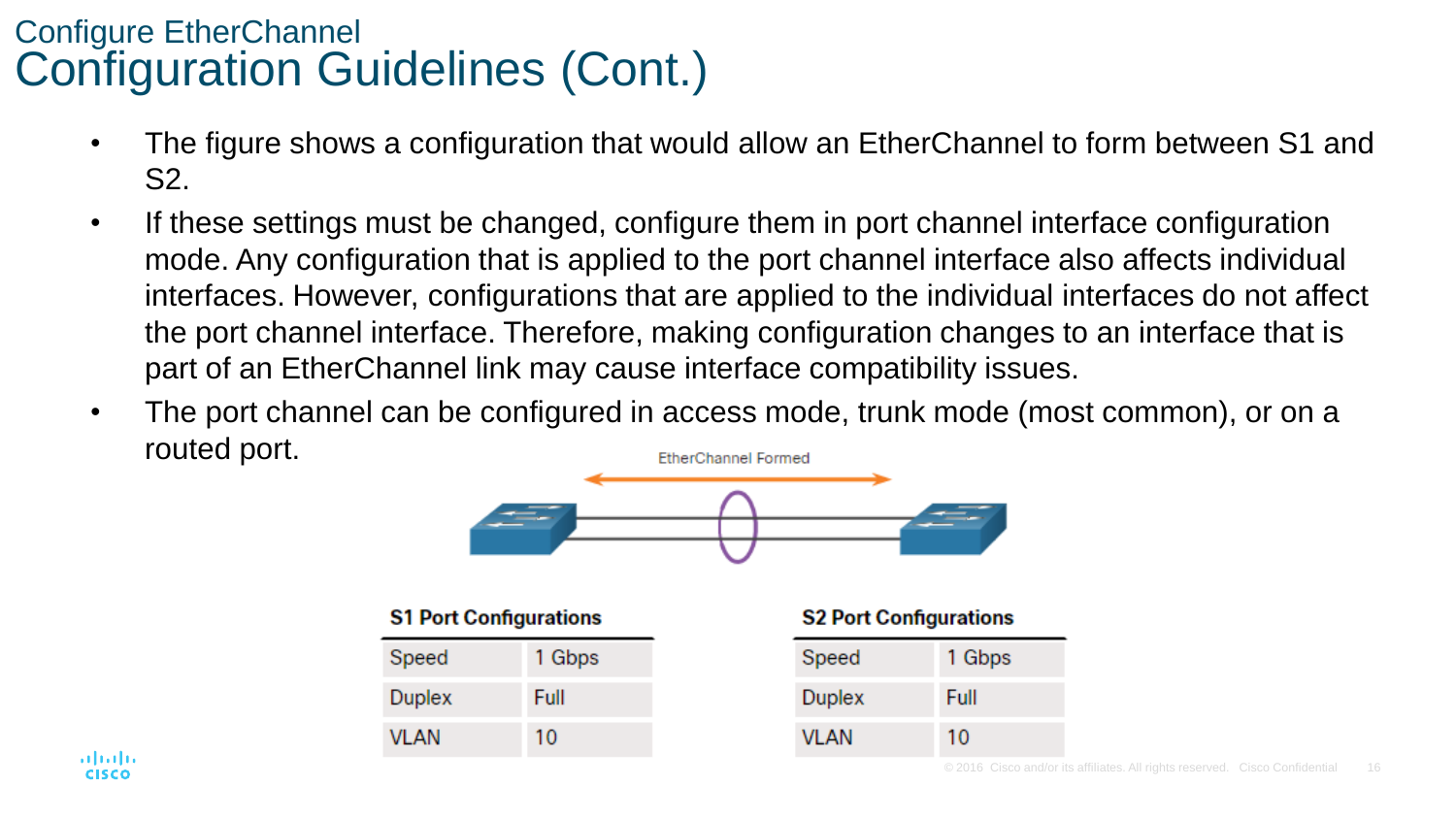#### Configure EtherChannel LACP Configuration Example

Configuring EtherChannel with LACP requires the following three steps:

- **Step 1.** Specify the interfaces that compose the EtherChannel group using the **interface range** *interface* global configuration mode command. The **range** keyword allows you to select several interfaces and configure them all together.
- **Step 2.** Create the port channel interface with the **channel-group** *identifier* **mode active** command in interface range configuration mode. The identifier specifies a channel group number. The **mode active** keywords identify this as an LACP EtherChannel configuration.
- **Step3.** To change Layer 2 settings on the port channel interface, enter port channel interface configuration mode using the **interface port-channel** command, followed by the interface identifier. In the example, S1 is configured with an LACP EtherChannel. The port channel is configured as a trunk interface with the allowed VLANs specified.

S1(config)# interface range FastEthernet 0/1 - 2 S1(config-if-range)# channel-group 1 mode active Creating a port-channel interface Port-channel 1 S1(config-if-range)# exit S1(config-if)# interface port-channel 1 S1(config-if)# switchport mode trunk S1(config-if)# switchport trunk allowed vlan 1,2,20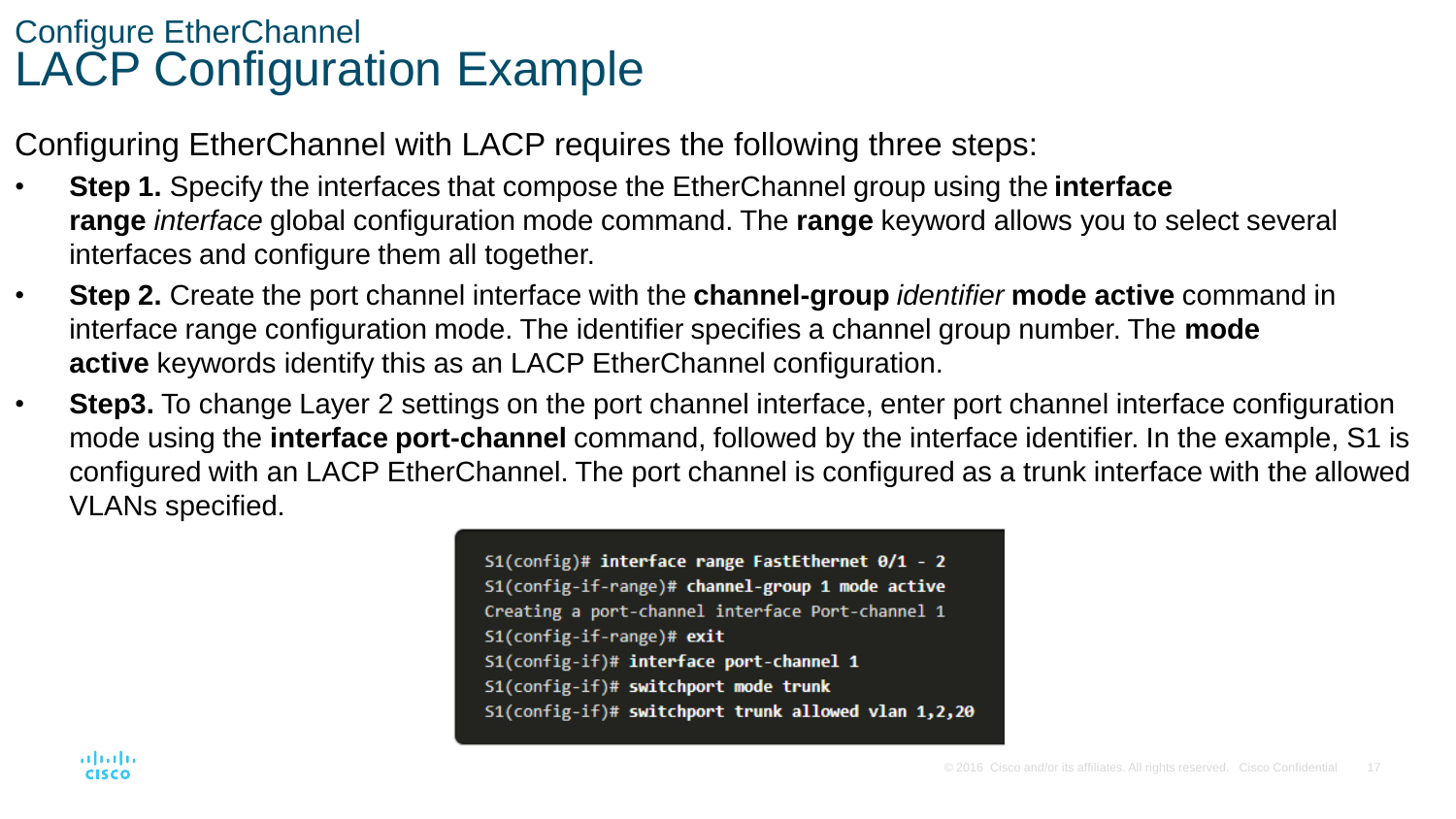#### Configure EtherChannel Packet Tracer – Configure EtherChannel

In this Packet Tracer, you will complete the following objectives:

- Configure Basic Switch Settings
- Configure an EtherChannel with Cisco PAgP
- Configure and 802.3ad EtherChannel
- Configure a Redundant EtherChannel Link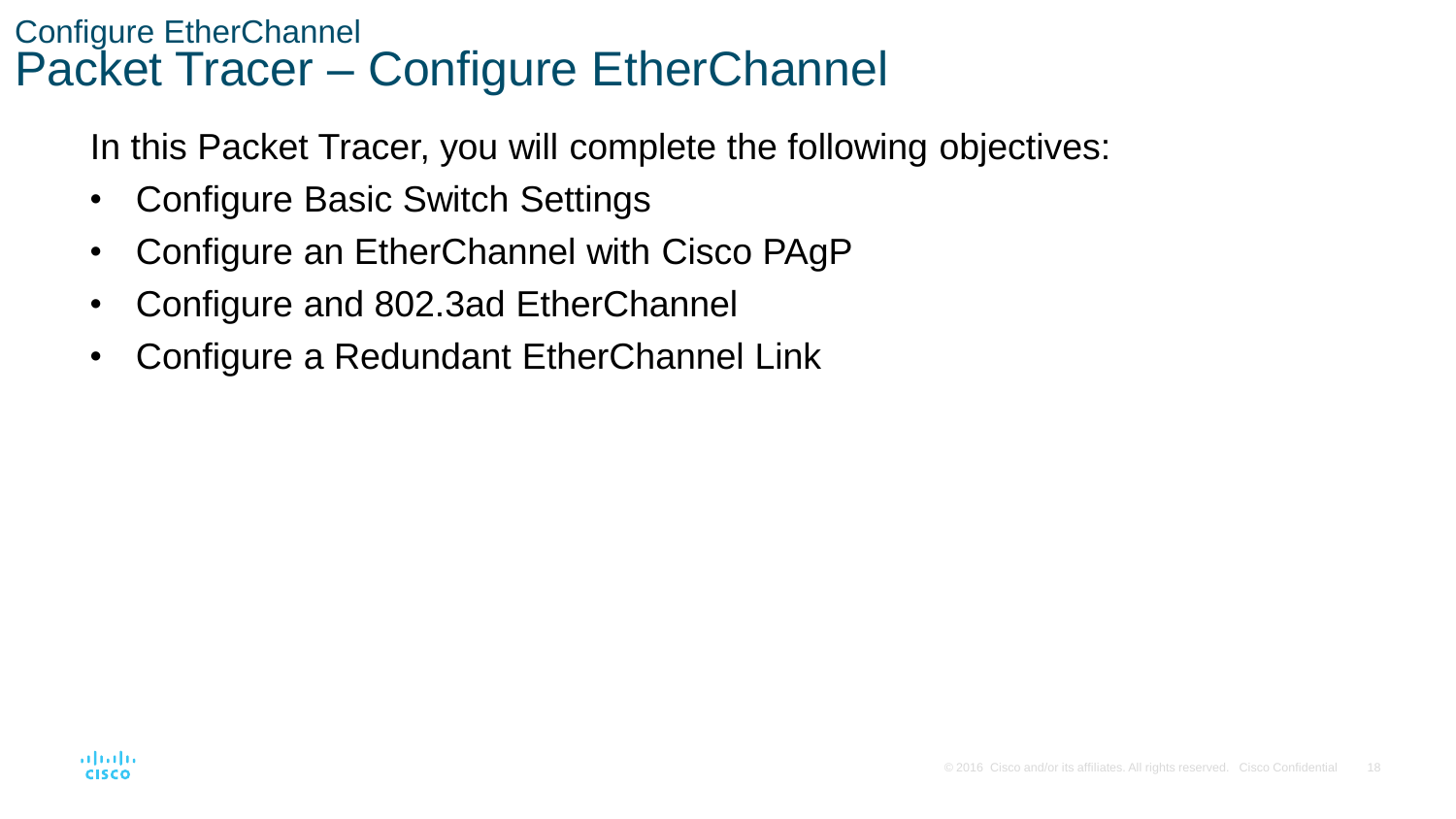## 6.3 Verify and Troubleshoot **EtherChannel**

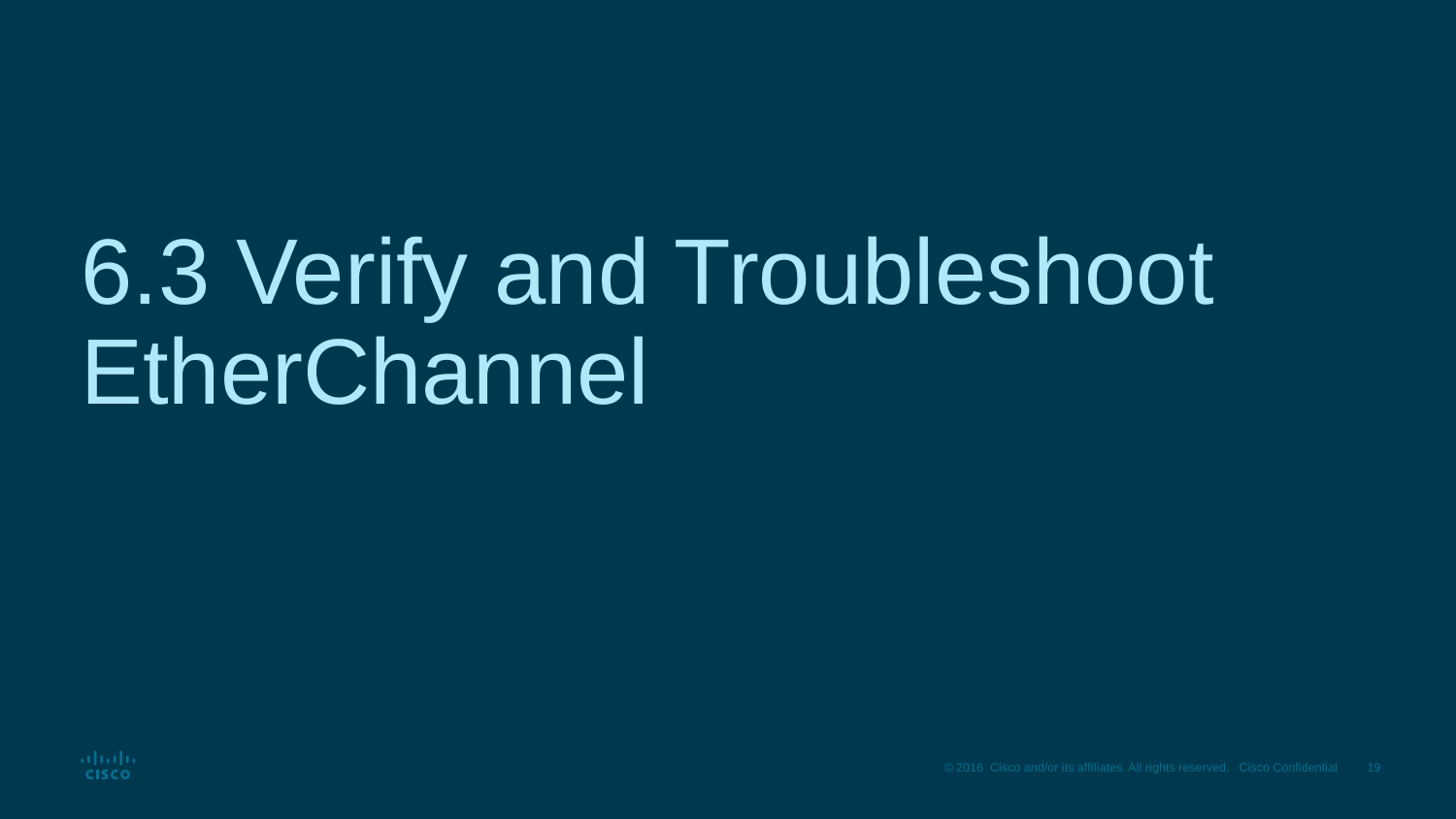#### Verify and Troubleshoot EtherChannel Verify EtherChannel

As always, when you configure devices in your network, you must verify your configuration. If there are problems, you will also need to be able to troubleshoot and fix them. There are a number of commands to verify an EtherChannel configuration:

- The **show interfaces port-channel** command displays the general status of the port channel interface.
- The **show etherchannel summary** command displays one line of information per port channel.
- The **show etherchannel port-channel** command displays information about a specific port channel interface.
- The **show interfaces etherchannel** command can provide information about the role of a physical member interface of the EtherChannel.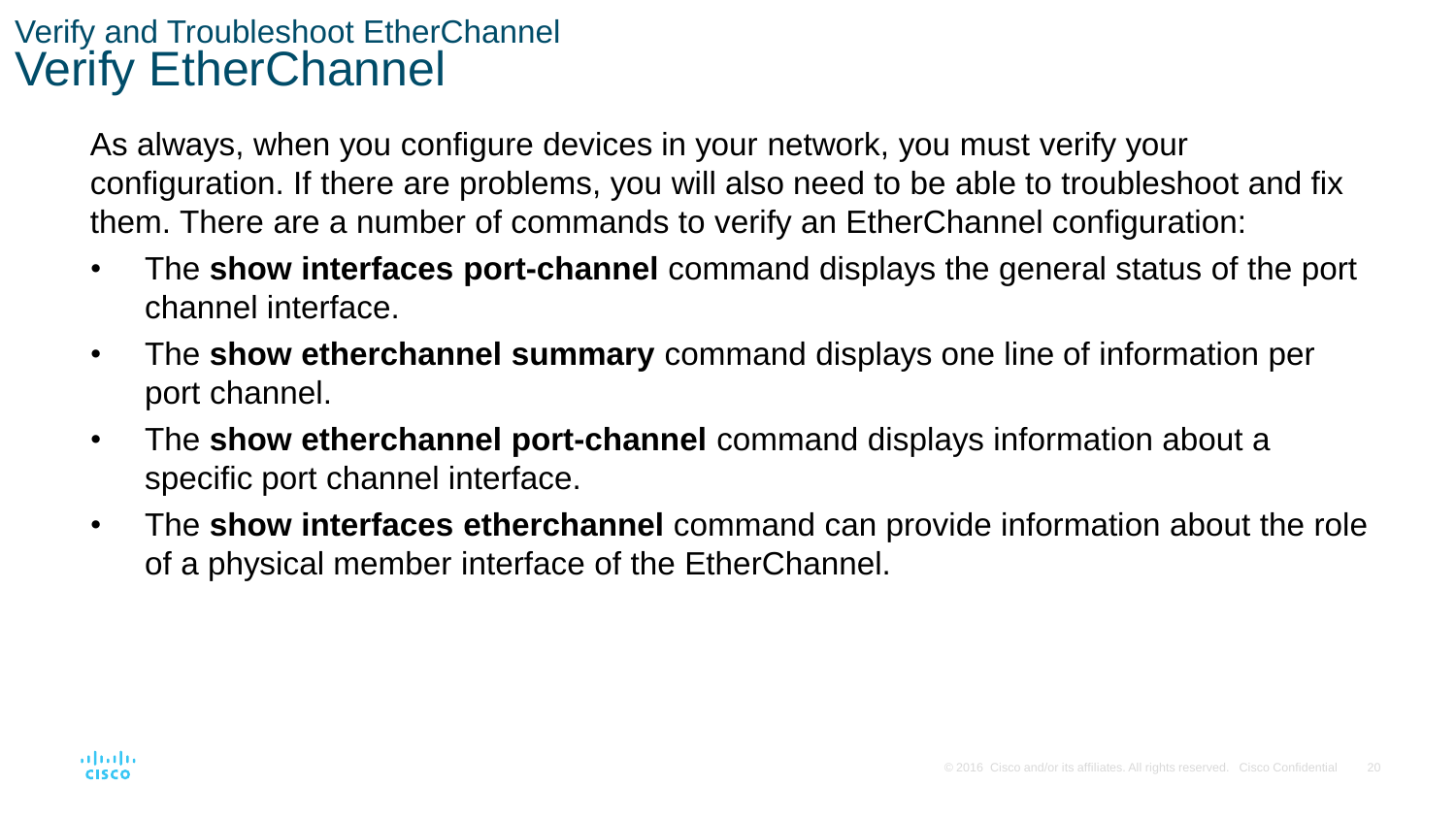#### Verify and Troubleshoot EtherChannel Common Issues with EtherChannel Configurations

All interfaces within an EtherChannel must have the same configuration of speed and duplex mode, native and allowed VLANs on trunks, and access VLAN on access ports. Ensuring these configurations will significantly reduce network problems related to EtherChannel. Common EtherChannel issues include the following:

- Assigned ports in the EtherChannel are not part of the same VLAN, or not configured as trunks. Ports with different native VLANs cannot form an EtherChannel.
- Trunking was configured on some of the ports that make up the EtherChannel, but not all of them. It is not recommended that you configure trunking mode on individual ports that make up the EtherChannel. When configuring a trunk on an EtherChannel, verify the trunking mode on the EtherChannel.
- If the allowed range of VLANs is not the same, the ports do not form an EtherChannel even when PAgP is set to the **auto** or **desirable** mode.
- The dynamic negotiation options for PAgP and LACP are not compatibly configured on both ends of the EtherChannel.

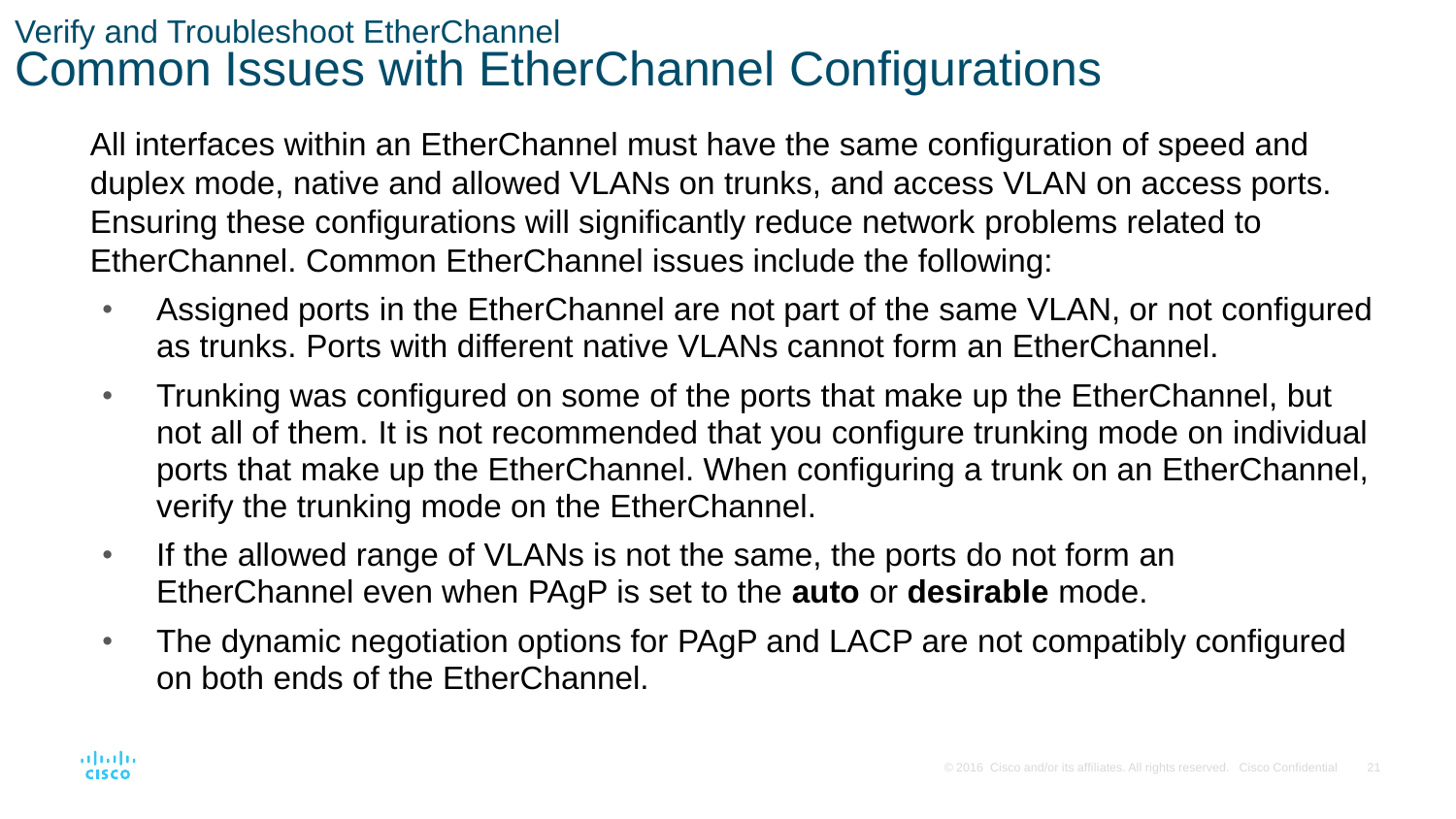In the figure, interfaces F0/1 and F0/2 on switches S1 and S2 are connected with an EtherChannel. However, the EtherChannel is not operational.

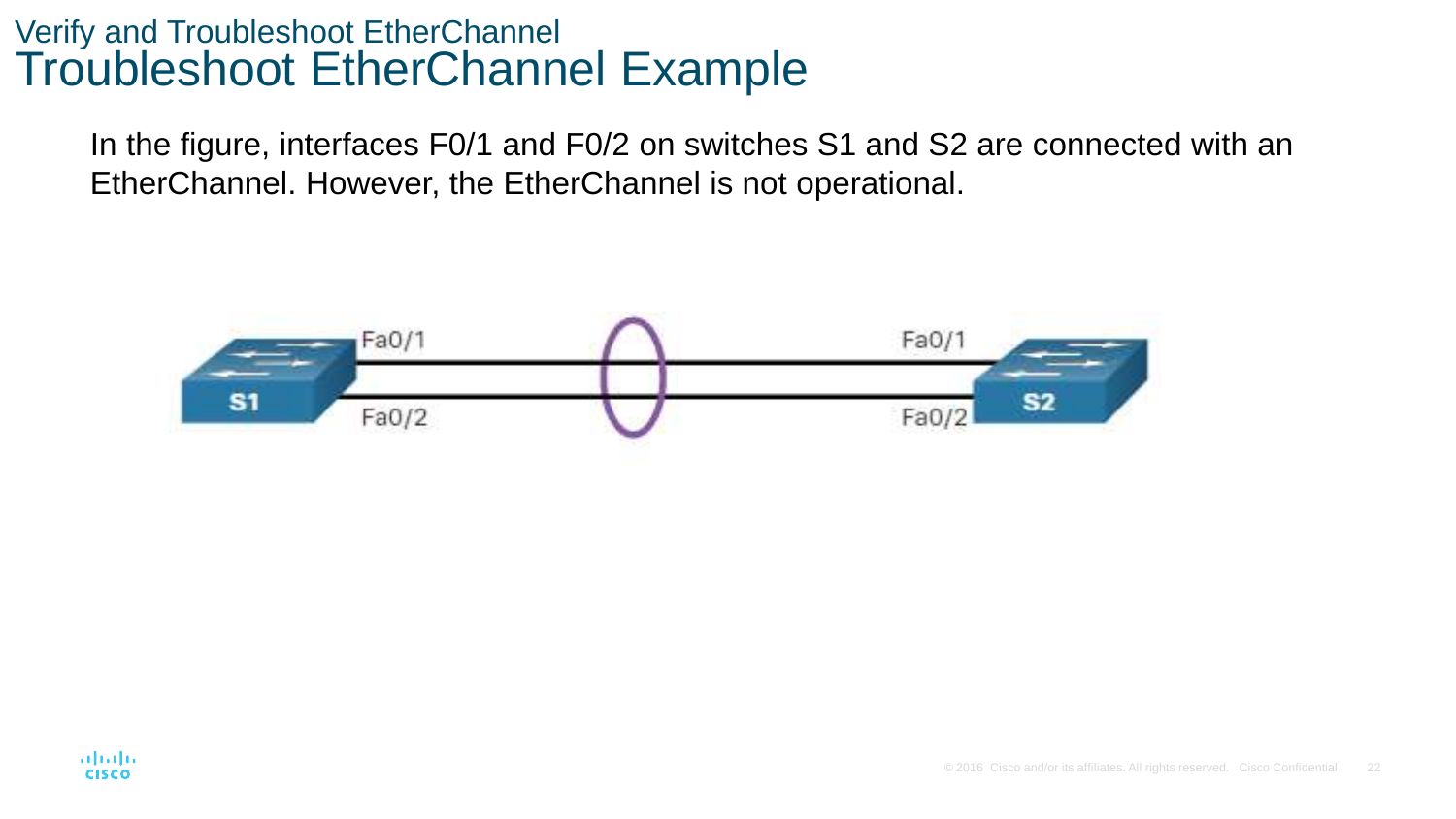**Step 1. View the EtherChannel Summary Information:** The output of the **show etherchannel summary** command indicates that the EtherChannel is down.

|                                               | S1# show etherchannel summary                                    |  |  |  |  |
|-----------------------------------------------|------------------------------------------------------------------|--|--|--|--|
|                                               | Flags: D - down P - bundled in port-channel                      |  |  |  |  |
|                                               | I - stand-alone s - suspended                                    |  |  |  |  |
|                                               | H - Hot-standby (LACP only)                                      |  |  |  |  |
|                                               | $R - Layer3$ $S - Layer2$                                        |  |  |  |  |
| $U - in use$ $N - not in use, no aggregation$ |                                                                  |  |  |  |  |
|                                               | f - failed to allocate aggregator                                |  |  |  |  |
|                                               | M - not in use, minimum links not met                            |  |  |  |  |
|                                               | m - not in use, port not aggregated due to minimum links not met |  |  |  |  |
|                                               | u - unsuitable for bundling                                      |  |  |  |  |
| w - waiting to be aggregated                  |                                                                  |  |  |  |  |
| d - default port                              |                                                                  |  |  |  |  |
| A - formed by Auto LAG                        |                                                                  |  |  |  |  |
|                                               | Number of channel-groups in use: 1                               |  |  |  |  |
|                                               | Number of aggregators:                                           |  |  |  |  |
|                                               | Group Port-channel Protocol Ports                                |  |  |  |  |
|                                               |                                                                  |  |  |  |  |
|                                               | 1 Po1(SD) - Fa0/1(D) Fa0/2(D)                                    |  |  |  |  |
|                                               |                                                                  |  |  |  |  |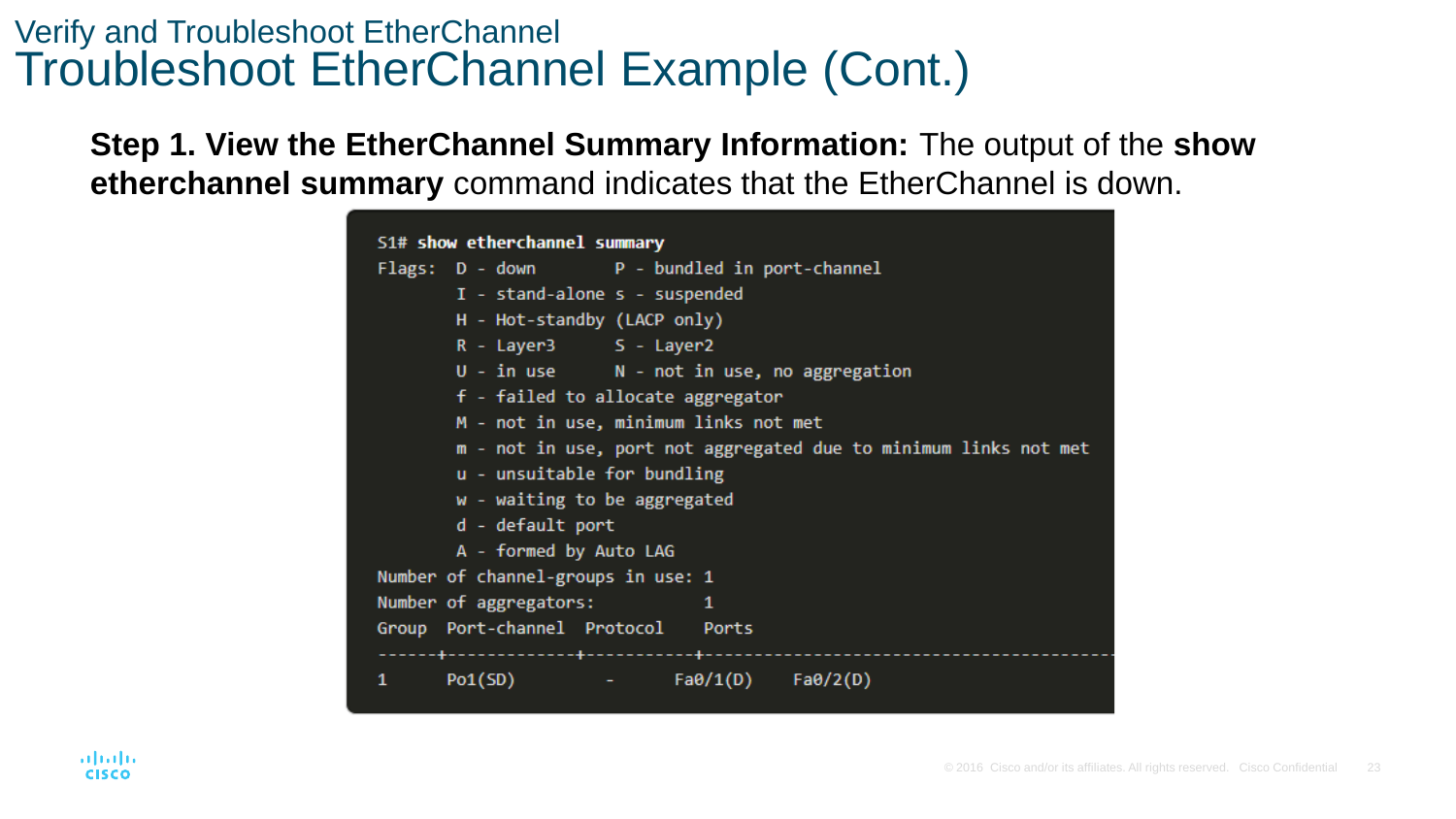**Step 2. View Port Channel Configuration:** In the **show run | begin interface port-channel** output, more detailed output indicates that there are incompatible PAgP modes configured on S1 and S2.

S1# show run | begin interface port-channel interface Port-channel1 switchport trunk allowed vlan 1,2,20 switchport mode trunk

interface FastEthernet0/1 switchport trunk allowed vlan 1,2,20 switchport mode trunk channel-group 1 mode on

interface EastEthernet0/2 switchport trunk allowed vlan 1,2,20 switchport mode trunk channel-group 1 mode on 

S2# show run | begin interface port-channel interface Port-channel1 switchport trunk allowed vlan 1,2,20 switchport mode trunk

interface FastEthernet0/1 switchport trunk allowed vlan 1,2,20 switchport mode trunk channel-group 1 mode desirable

interface FastEthernet0/2 switchport trunk allowed vlan 1,2,20 switchport mode trunk channel-group 1 mode desirable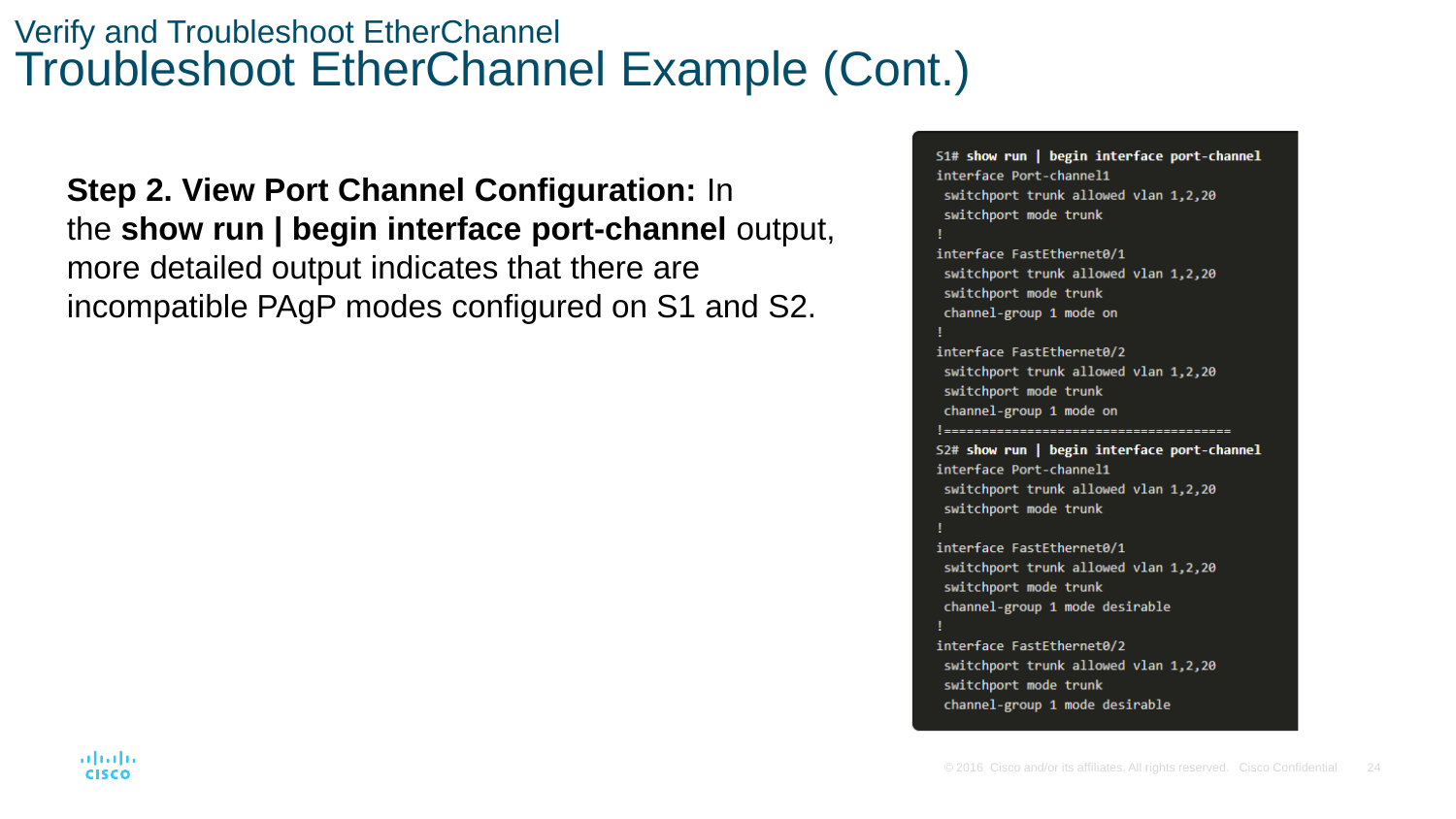**Step 3: Correct the Misconfiguration:** To correct the issue, the PAgP mode on the EtherChannel is changed to desirable.

**Note**: EtherChannel and STP must interoperate. For this reason, the order in which EtherChannel-related commands are entered is important, which is why you see interface Port-Channel 1 removed and then re-added with the **channel-group** command, as opposed to directly changed. If one tries to change the configuration directly, STP errors cause the associated ports to go into blocking or errdisabled state.

```
S1(config)# no interface port-channel 1
S1(config)# interface range fa0/1 - 2
S1(config-if-range)# channel-group 1 mode desirable
Creating a port-channel interface Port-channel 1
S1(config-if-range)# no shutdown
S1(config-if-range)# exit
51(config)# interface range fa0/1 - 2
S1(config-if-range)# channel-group 1 mode desirable
S1(config-if-range)# no shutdown
S1(config-if-range)# interface port-channel 1
S1(config-if)# switchport mode trunk
S1(config-if)# end
51#
```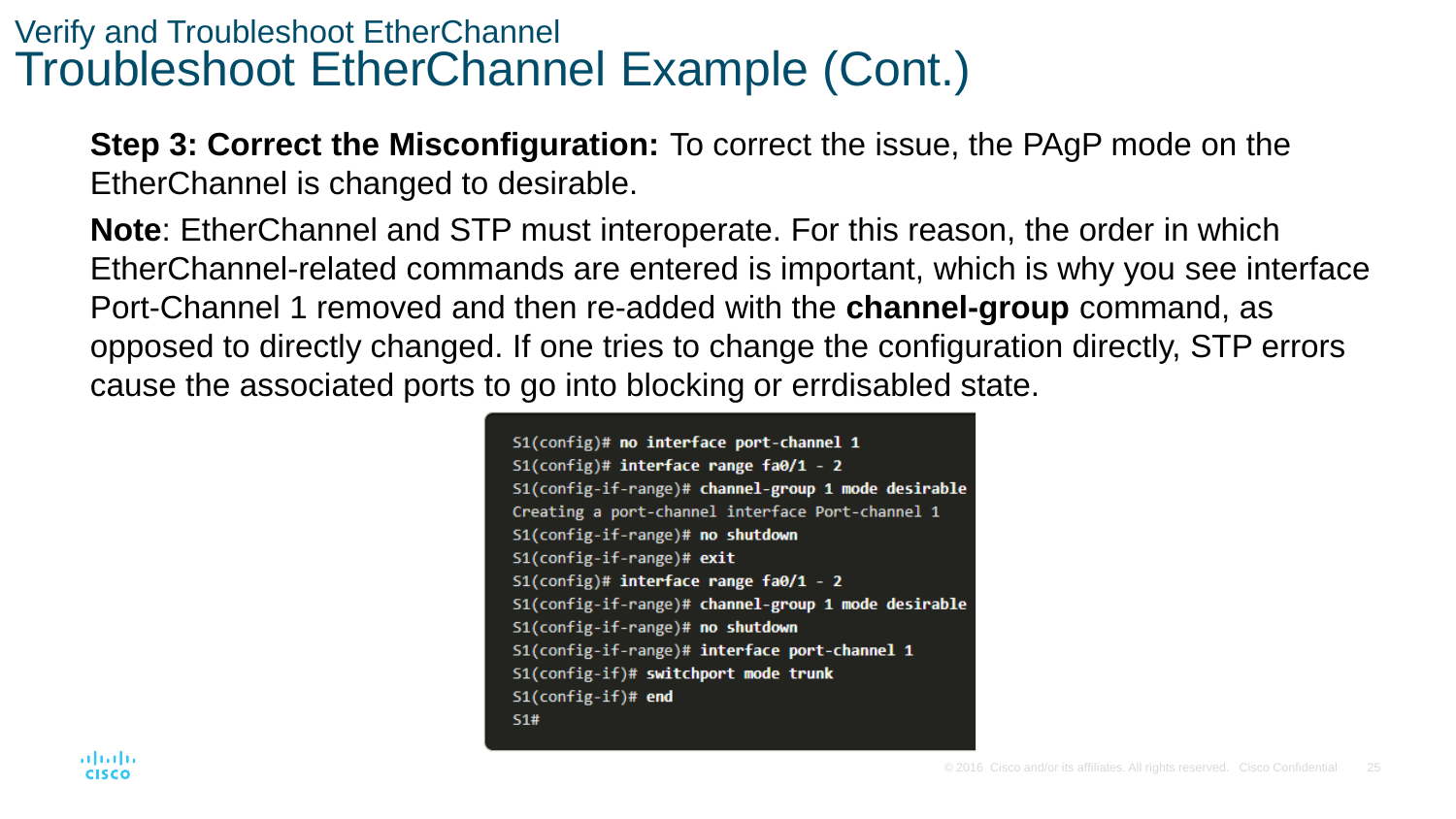**Step 4. Verify EtherChannel is Operational:** The EtherChannel is now active as verified by the output of the **show etherchannel summary** command.

| S1# show etherchannel summary                                    |          |  |  |  |
|------------------------------------------------------------------|----------|--|--|--|
| Flags: D - down P - bundled in port-channel                      |          |  |  |  |
| I - stand-alone s - suspended                                    |          |  |  |  |
| H - Hot-standby (LACP only)                                      |          |  |  |  |
| R - Layer3 S - Layer2                                            |          |  |  |  |
| $U - in use$ $N - not in use, no aggregation$                    |          |  |  |  |
| f - failed to allocate aggregator                                |          |  |  |  |
| M - not in use, minimum links not met                            |          |  |  |  |
| m - not in use, port not aggregated due to minimum links not met |          |  |  |  |
| u - unsuitable for bundling                                      |          |  |  |  |
| w - waiting to be aggregated                                     |          |  |  |  |
| d - default port                                                 |          |  |  |  |
| A - formed by Auto LAG                                           |          |  |  |  |
| Number of channel-groups in use: 1                               |          |  |  |  |
| Number of aggregators:                                           | $\sim$ 1 |  |  |  |
| Group Port-channel Protocol Ports                                |          |  |  |  |
|                                                                  |          |  |  |  |
| 1 Po1(SU) PAgP Fa0/1(P) Fa0/2(P)                                 |          |  |  |  |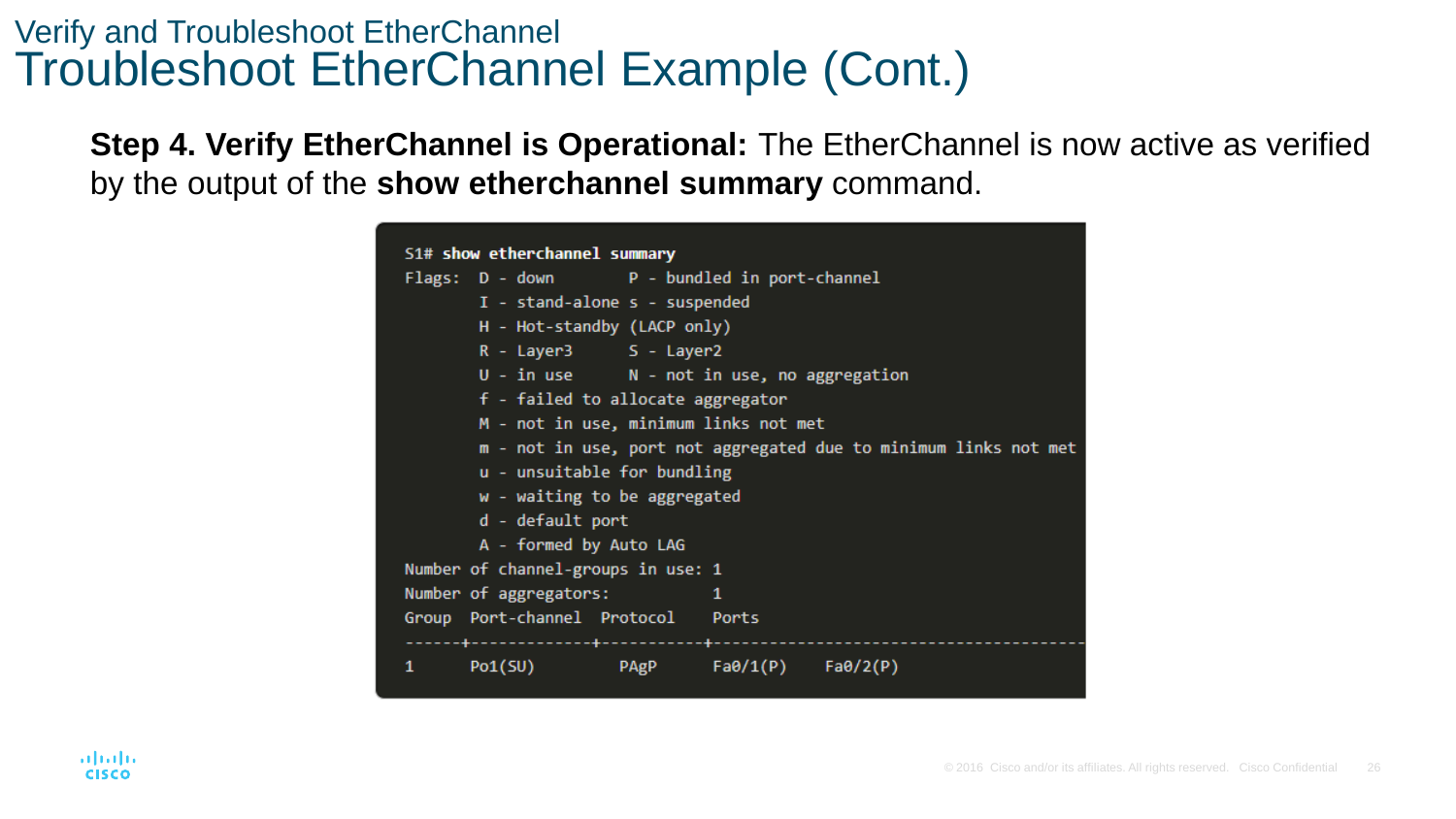#### Verify and Troubleshoot EtherChannel Packet Tracer – Troubleshoot EtherChannel

In this Packet Tracer, you will complete the following:

- Examine the Physical Layer and Correct Switch Port Mode Issues
- Identify and Correct Port Channel Assignment Issues
- Identify and Correct Port Channel Assignment Issues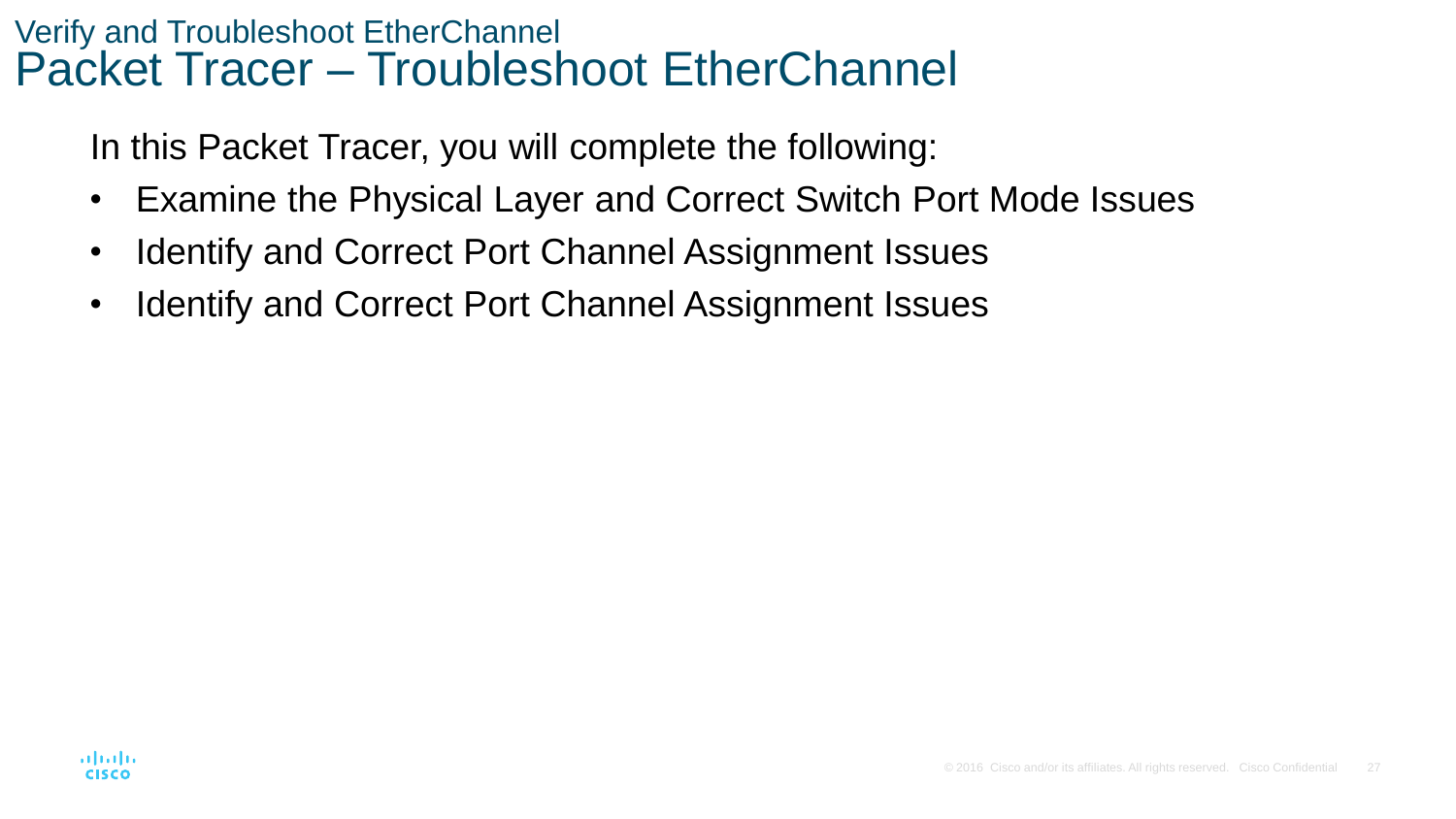## 6.4 Module Practice and Quiz

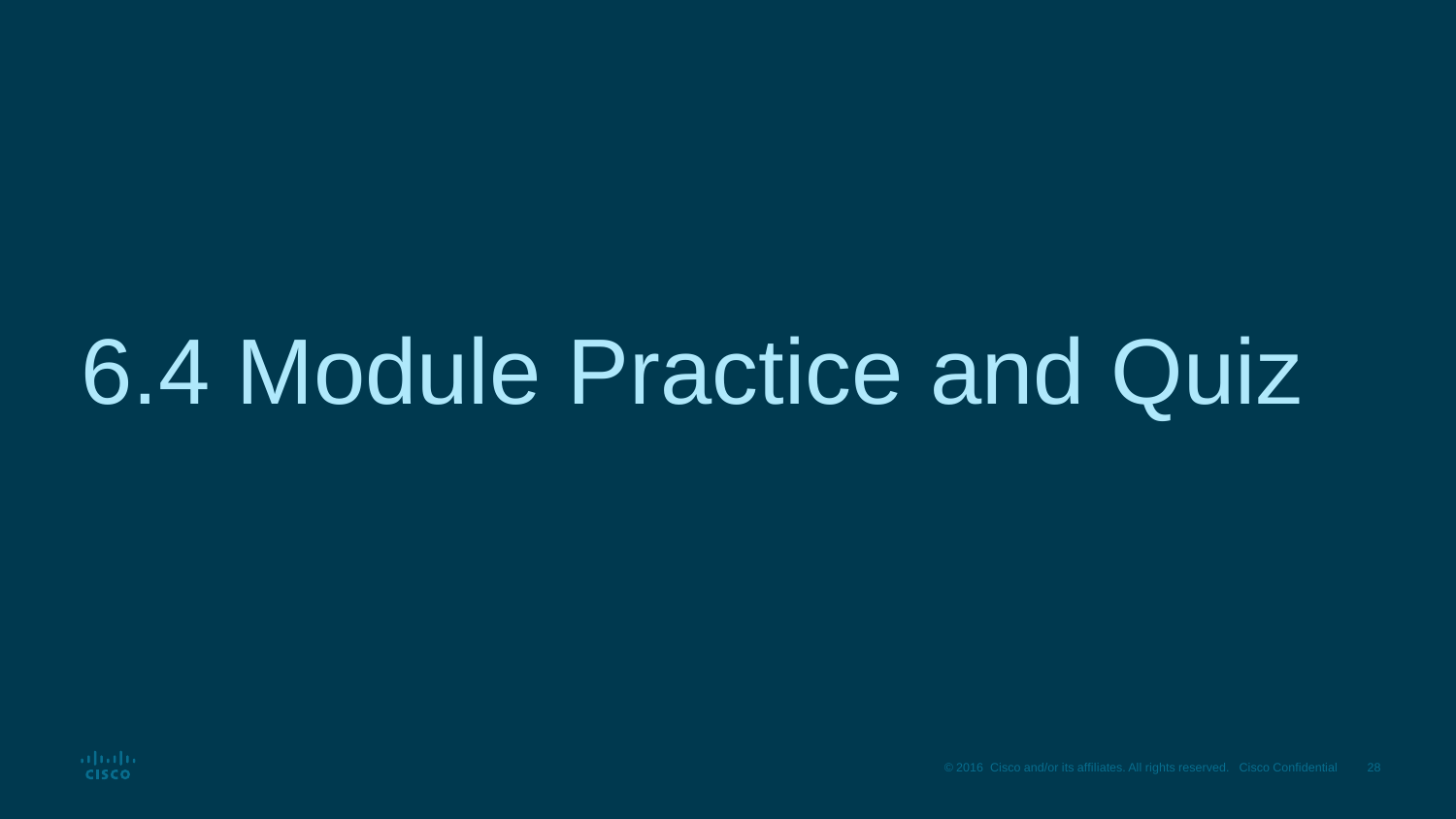Module Practice and Quiz

### Packet Tracer – Implement EtherChannel

In this Packet Tracer, you will complete the following:

- Build the Network
- Configure EtherChannel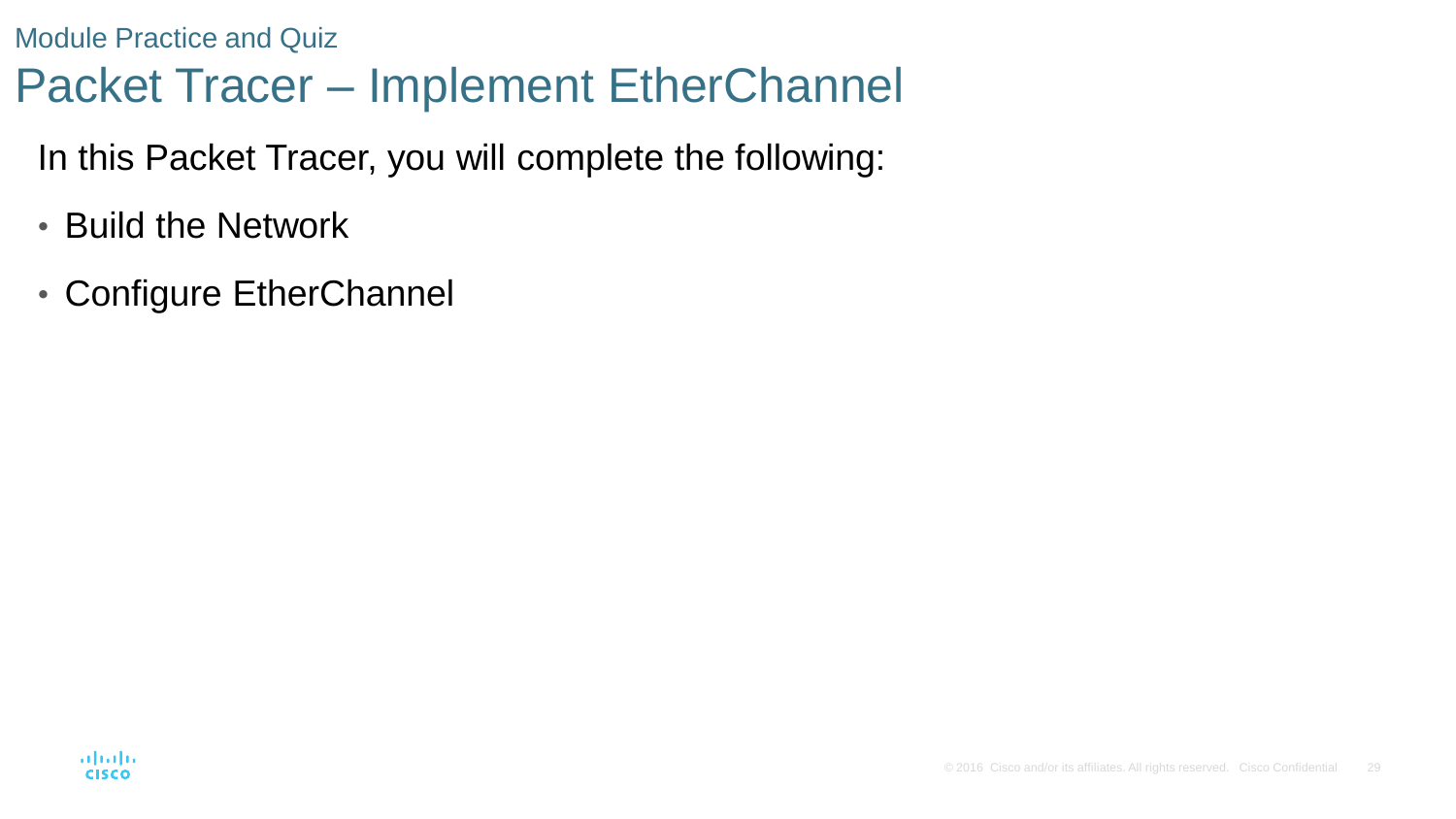#### Module Practice and Quiz Lab – Implement EtherChannel

In this lab, you will complete the following objectives:

- Part 1: Build the Network and Configure Basic Device Settings
- Part 2: Create VLANs and Assign Switch Ports
- Part 3: Configure 802.1Q Trunks between the Switches
- Part 4: Implement and Verify an EtherChannel between the switches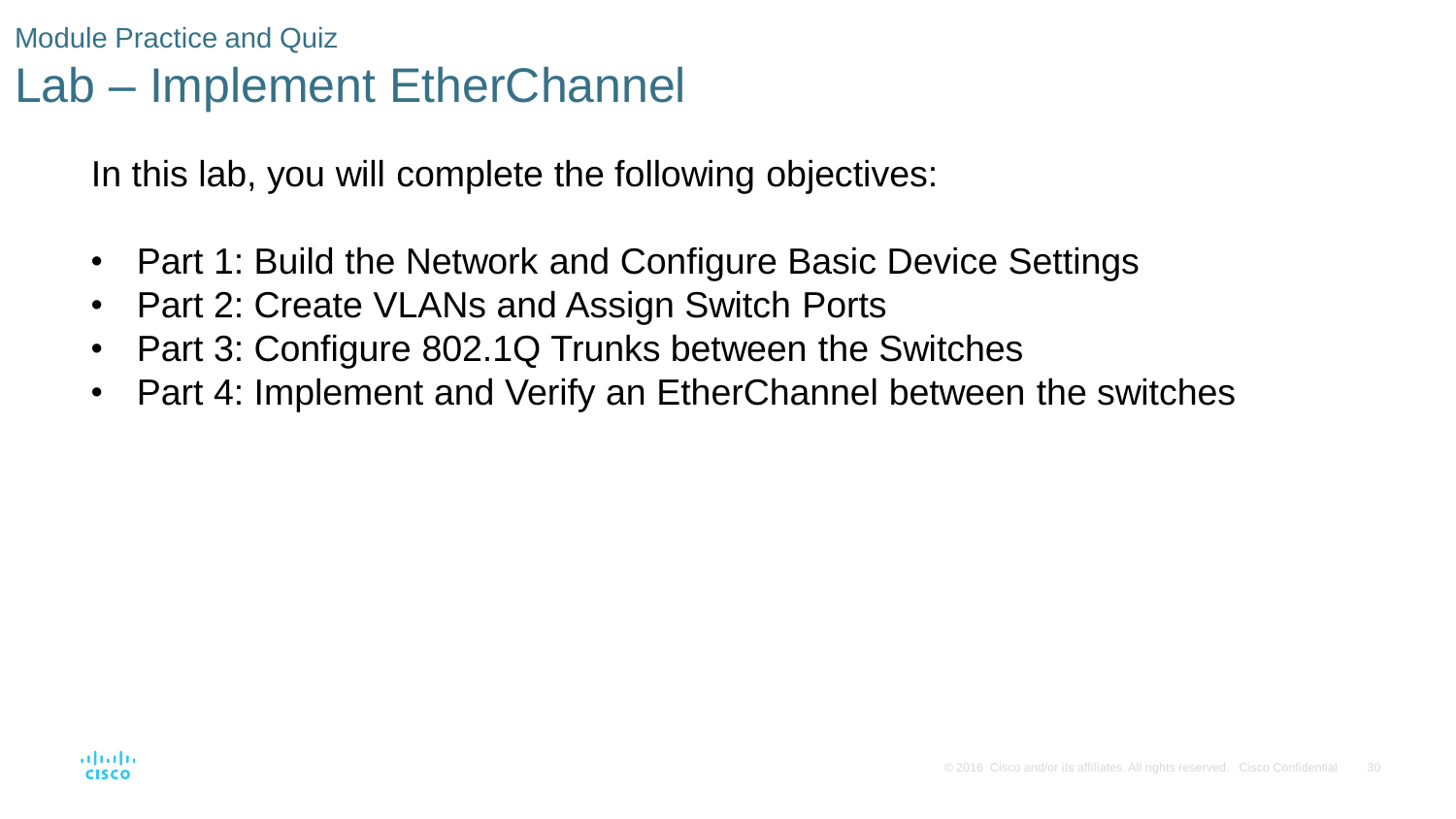#### Module Practice and Quiz What Did I Learn In This Module?

- To increase bandwidth or redundancy, multiple links could be connected between devices. However, STP will block redundant links to prevent switching loops. EtherChannel is a link aggregation technology that allows redundant links between devices that will not be blocked by STP.
- EtherChannel groups multiple physical Ethernet links together into one single logical link. It provides fault-tolerance, load sharing, increased bandwidth, and redundancy between switches, routers, and servers.
- When an EtherChannel is configured, the resulting virtual interface is called a port channel.
- EtherChannels can be formed through negotiation using one of two protocols, PAgP or LACP. These protocols allow ports with similar characteristics to form a channel through dynamic negotiation with adjoining switches.
- When an EtherChannel link is configured using Cisco-proprietary PAgP, PAgP packets are sent between EtherChannel-capable ports to negotiate the forming of a channel. Modes for PAgP are On, PAgP desirable, and PAgP auto.
- LACP performs a function similar to PAgP with Cisco EtherChannel. Because LACP is an IEEE standard, it can be used to facilitate EtherChannels in multivendor environments. Modes for LACP are On, LACP active, and LACP passive.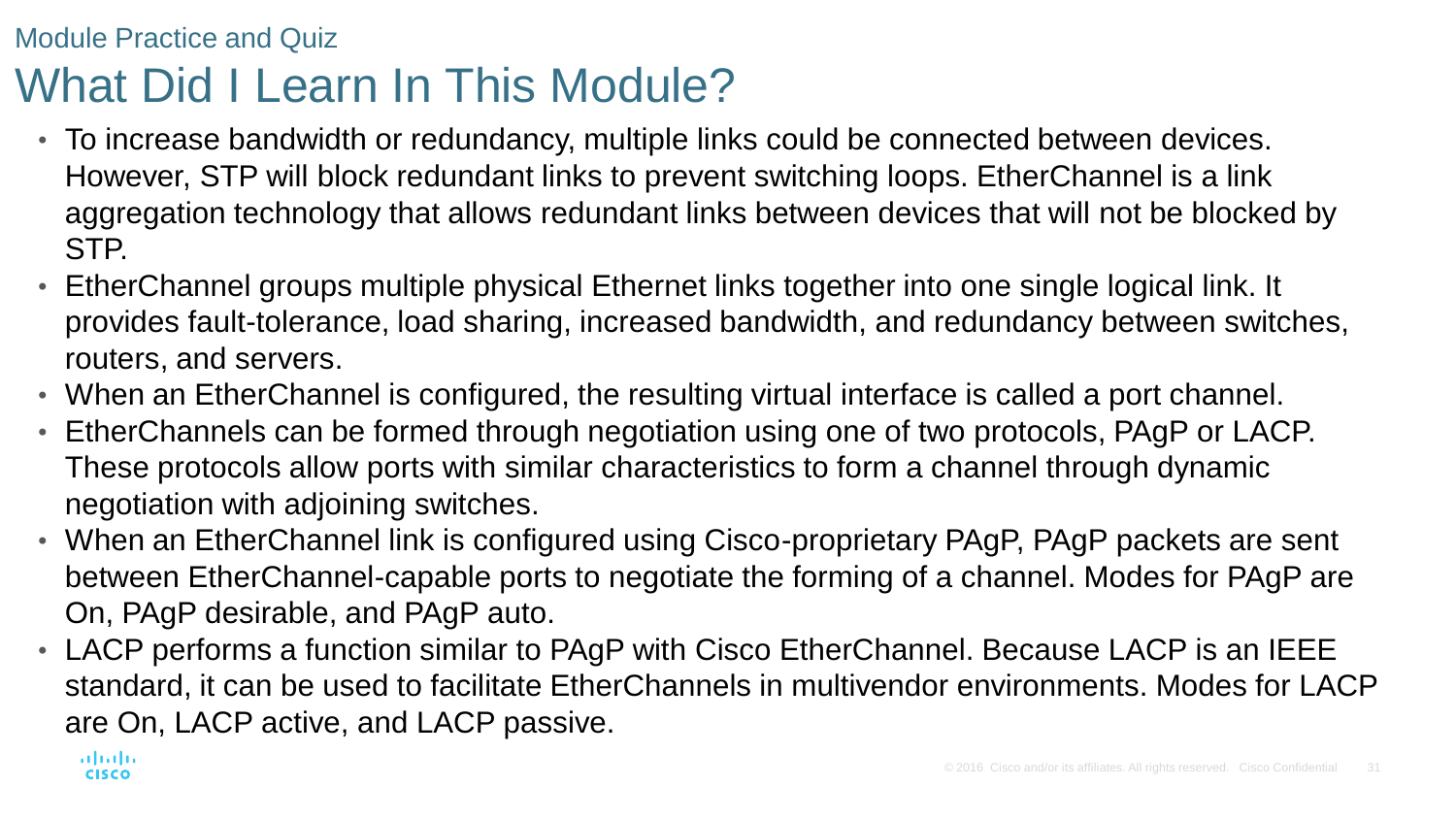#### Module Practice and Quiz What Did I Learn In This Module? (Cont.)

- The following guidelines and restrictions are useful for configuring EtherChannel:
	- All Ethernet interfaces on all modules must support EtherChannel with no requirement that interfaces be physically contiguous, or on the same module.
	- Configure all interfaces in an EtherChannel to operate at the same speed and in the same duplex mode.
	- All interfaces in the EtherChannel bundle must be assigned to the same VLAN or be configured as a trunk.
	- An EtherChannel supports the same allowed range of VLANs on all the interfaces in a trunking EtherChannel.
- Configuring EtherChannel with LACP requires three steps:
	- Step 1. Specify the interfaces that compose the EtherChannel group using the **interface range**  *interface* global configuration mode command.
	- Step 2. Create the port channel interface with the **channel-group** *identifier* **mode active** command in interface range configuration mode.
	- Step 3. To change Layer 2 settings on the port channel interface, enter port channel interface configuration mode using the **interface port-channel** command, followed by the interface identifier.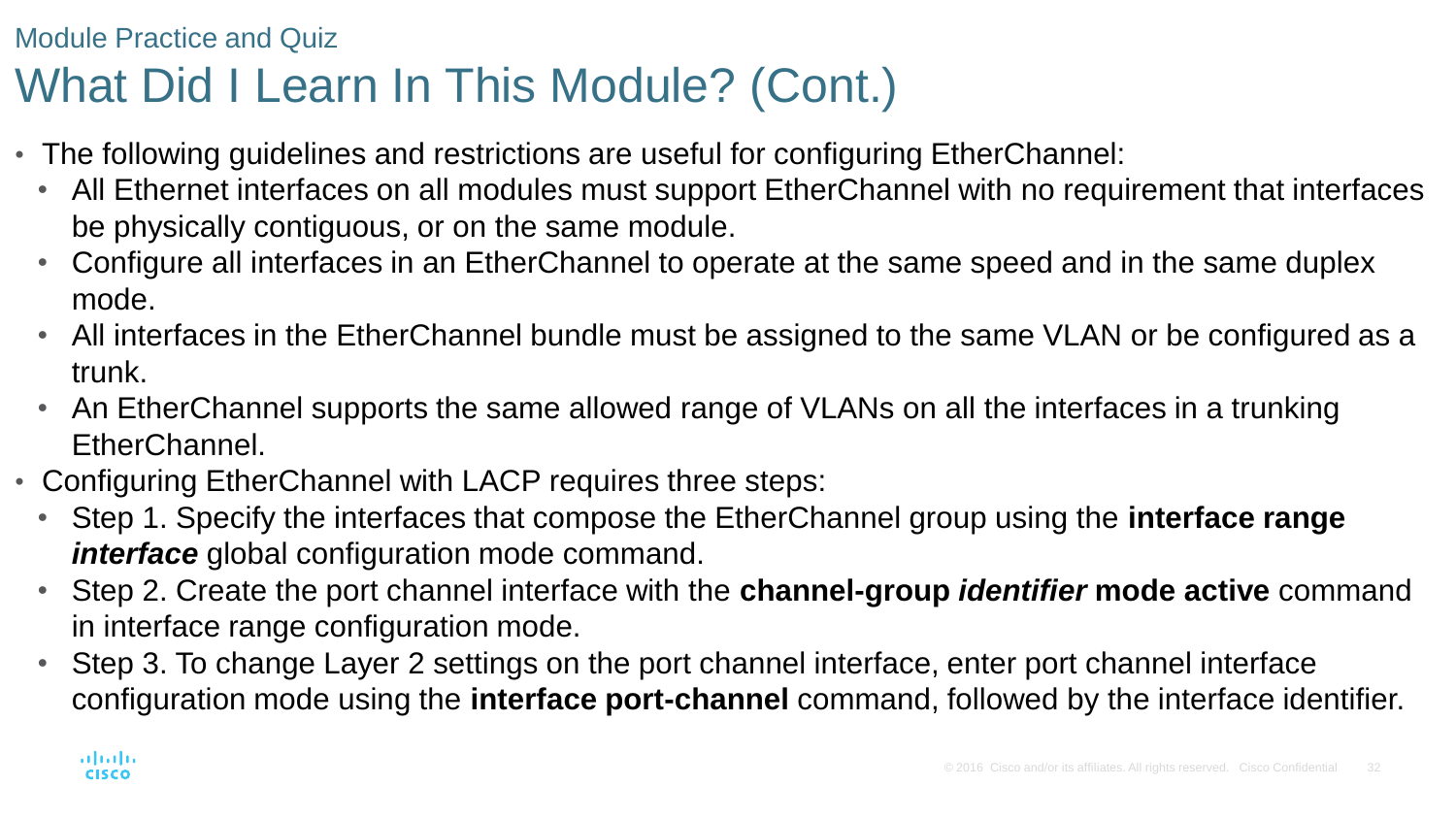#### Module Practice and Quiz What Did I Learn In This Module? (Cont.)

- There are a number of commands to verify an EtherChannel configuration including **show interfaces port-channel**, **show etherchannel summary**, **show etherchannel portchannel**, and **show interfaces etherchannel**.
- Common EtherChannel issues include the following:
	- Assigned ports in the EtherChannel are not part of the same VLAN, or not configured as trunks.
	- Ports with different native VLANs cannot form an EtherChannel.
	- Trunking was configured on some of the ports that make up the EtherChannel, but not all of them.
	- If the allowed range of VLANs is not the same, the ports do not form an EtherChannel even when PAgP is set to the auto or desirable mode.
	- The dynamic negotiation options for PAgP and LACP are not compatibly configured on both ends of the EtherChannel.